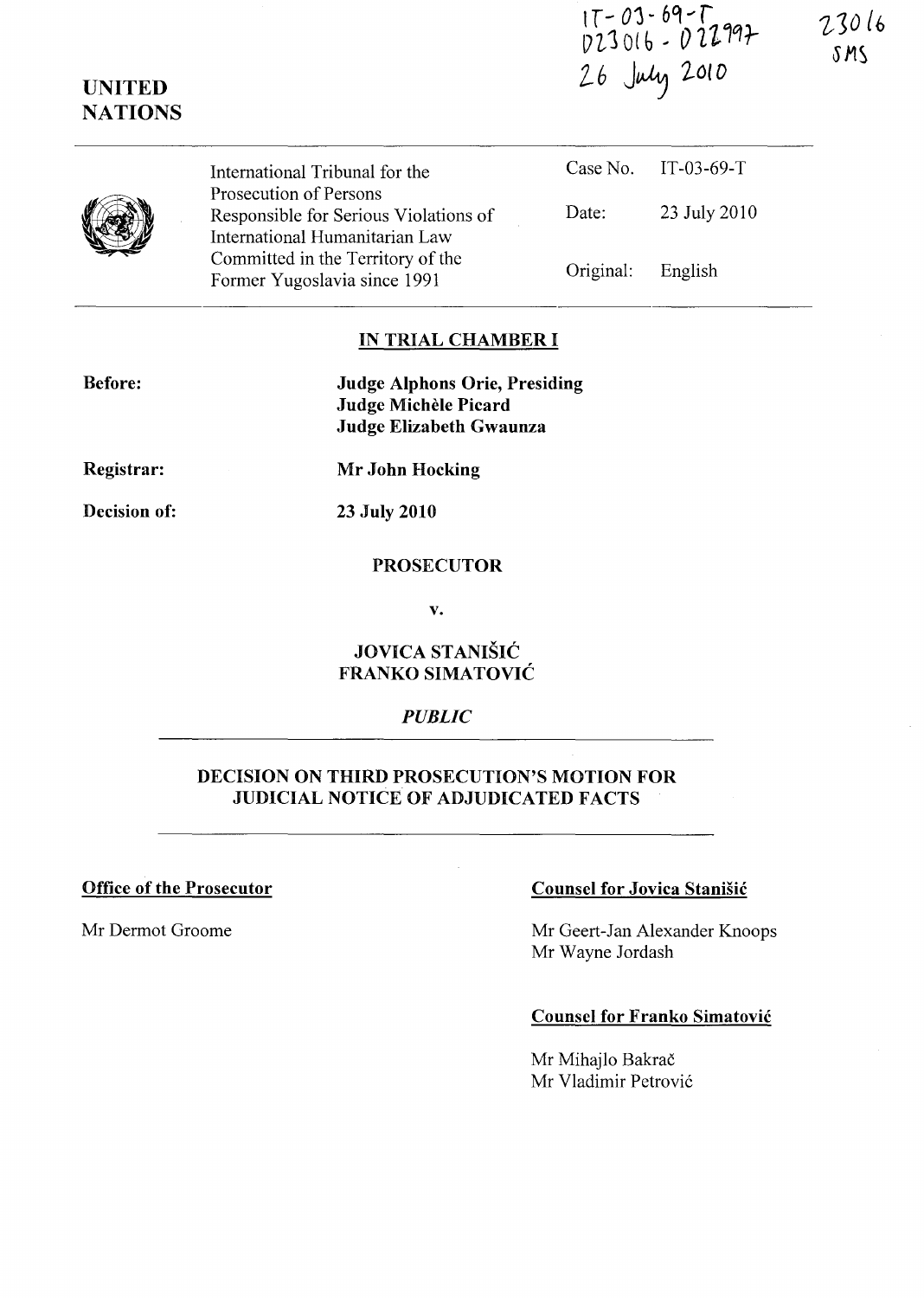## **I. PROCEDURAL HISTORY**

1. On 5 January 2010, the Prosecution filed its third motion for judicial notice of adjudicated facts.<sup>1</sup> On 15 January 2010, the Stanisic Defence sought an extension of time to respond to the Motion. On 18 January 2010, the Chamber granted this request and ordered the Stanistic Defence and Simatović Defence to file their responses no later than 2 February 2010. The request and the decision by the Chamber were dealt with through informal communication and are hereby put on the record.

2. On 2 February 2010, the Stanisic Defence filed its response.<sup>2</sup> On 3 February 2010, the Simatović Defence filed its joinder to Stanišić Response.<sup>3</sup>

3. On 9 February 2010, the Prosecution requested leave to reply to the Stanisic Response and a one week extension of time in which to do so.<sup>4</sup> On 10 February 2010, the Chamber granted these requests and informed the parties about its decision through an informal communication. On 17 February 2010, the Prosecution filed its reply.<sup>5</sup>

## **II. SUBMISSIONS**

#### **A. Motion**

4. In its Motion, the Prosecution requests that the Chamber take judicial notice of 392 adjudicated facts from the *Krajišnik* Trial Judgement<sup>6</sup> ("Proffered Facts").<sup>7</sup>

5. The Prosecution submits that taking judicial notice of the Proffered Facts will enable it to streamline the evidence to be presented at trial, thereby promoting judicial economy.<sup>8</sup> The Prosecution further argues that taking judicial notice of the Proffered Facts in no way infringes upon the right of the Accused to a fair trial.<sup>9</sup> The Prosecution argues that the Proffered Facts are relevant to the crimes charged in the Indictment, are distinct, concrete and identifiable and either

<sup>1</sup> Third Prosecution Motion for Judicial Notice of Adjudicated Facts with Annex, 5 January 2010 ("Motion").

<sup>2</sup> Stanisic Defence Response to Third Prosecution Motion for Judicial Notice of Adjudicated Facts, 2 February 2010 ("Stanisic Response").

<sup>&</sup>lt;sup>3</sup> Joinder to Stanišić Defence Response to Third Prosecution Motion for Judicial Notice of Adjudicated Facts, 3 February 2010 ("Simatovic Joinder").

<sup>&</sup>lt;sup>4</sup> Prosecution Request for Leave to Reply to Stanišić Defence Response to Third Prosecution Motion for Judicial Notice of Adjudicated Facts, 9 February 2010.

<sup>&</sup>lt;sup>5</sup> Prosecution Reply to Stanišić Defence Response to Third Prosecution Motion for Judicial Notice of Adjudicated Facts, 17 February 2010 ("Reply").

*<sup>6</sup> Prosecutor* v. *MomCilo Krajisnik,* Case No. IT-00-39-T, Judgement, 27 September 2006.

Motion, paras 1, 5, 13.

 $\overline{\mathbf{8}}$ Motion, para. 2.

<sup>&</sup>lt;sup>9</sup> See Motion, paras 2, 12.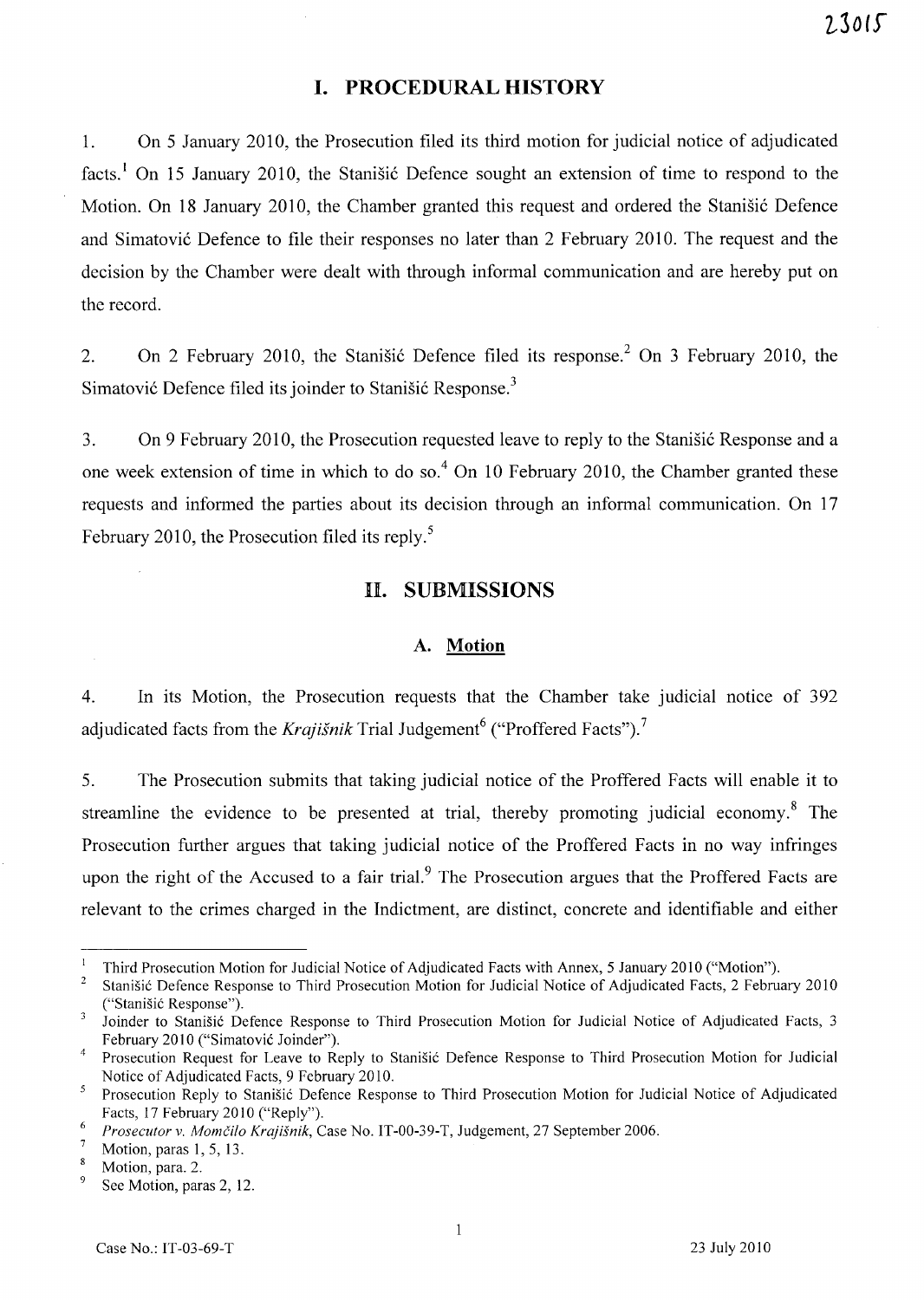have not been appealed or have been upheld on appeal.<sup>10</sup> Moreover, the Prosecution submits that none of the Proffered Facts incorporate or reflect legal conclusions drawn by the Trial Chamber or attest to the criminal responsibility of the Accused.<sup>11</sup> Finally, the Prosecution submits that the Proffered Facts pertain to the historical, political and military context and developments relevant to the present case, and to the crimes that took place.<sup>12</sup>

## B. **Stanisic Response**

6. At the outset, the Stanisic Defence submits a general objection to the Prosecution's use of adjudicated facts as a tool in the present case.<sup>13</sup> It objects to the Prosecution's approach in constructing "a case against the Accused almost exclusively on the basis of documentary evidence", stressing *inter alia* that the acceptance of a large volume of adjudicated facts places a too onerous burden of rebuttal upon the Accused. 14

7. As an alternative to its general objections to taking judicial notice, the Stanistic Defence requests that the Chamber withhold judicial notice of certain Proffered Facts<sup>15</sup> as they:

- (i) have already been judicially noticed by the Chamber in its previous decisions;  $1<sup>6</sup>$
- (ii) are too vague or insufficiently clear:  $17$
- (iii) differ in a substantial way from their formulation in the original judgement or are misleading or unclear in their proposed context; $^{18}$
- (iv) go to the acts, conduct or mental state of the accused;  $19$

 $\frac{10}{11}$  Motion, paras 9, 12.

Ibid.

 $\frac{12}{13}$  Motion, para. 11.

Stanišić Response, para. 4, referring to its submissions in paragraphs 5-14 of the Defence Response to Prosecution's Motion for Judicial Notice of Adjudicated Facts of 1 May 2007, and to Prosecution's Notification on Motion for Judicial Notice of Adjudicated Facts of 14 May 2007 with Confidential Annex 1,29 May 2007.

<sup>&</sup>lt;sup>14</sup> Stanišić Response, para. 5.<br><sup>15</sup> Profford Fosta Nos 1, 6, 1

Proffered Facts Nos 1, 6-10, 12-15, 42, 44, 48-49, 52, 55-56, 95, 97, 109, 111, 112, 129, 131, 133, 135, 141-142, 145,148,154-156,159-160,162-164,166-168, 190-192,205-207,212-213,215,217-219,239,246, 249-251, 253, 256-261,279,282-286,289-290,293-295,298,301-303,305,308,312,316,318-320,325,327,337,341,343,356, 362,368-369.

<sup>&</sup>lt;sup>16</sup> Stanišić Response, para. 8, referring to Proffered Facts Nos 1, 6-10, 12-15.<br><sup>17</sup> Stanišić Responses, games 10, 16, as family to Proffered Facts Nes 43, 40, 5<sup>2</sup>

Stanišić Response, paras 10-16, referring to Proffered Facts Nos 42, 49, 52, 55, 56, 95, 97, 109, 111-112, 126, 133, 135,141-142,145,154,156,159-160,162-164, 166-168, 189-191,205-207,213,215,217,246,249-251,253,256- 261, 279, 282-286, 289-290, 293-295, 298, 301-303, 305, 308, 312, 316, 318-320, 325, 327, 341, 343, 347, 362, 365,368-369.

<sup>&</sup>lt;sup>18</sup> Stanišić Response, paras 17-24, referring to Proffered Facts Nos 44, 129, 131, 155, 212, 218-219, 239.<br><sup>19</sup> Stanišić Response, paras 25.20, referring to Proffered Facts Nos 56, 122, 141, 142, 148, 154, 156, 150.

<sup>19</sup>Stanisic Response, paras 25-30, referring to Proffered Facts Nos 56,133,141-142, 148, 154, 156, 159-160, 162-164, 166-168,190-192,213,217,249,253,256-260, 282-286, 289-290, 293-295, 298, 301-303, 305, 308, 312, 316, 318- 320,325,327,341,343,347,362,368-369.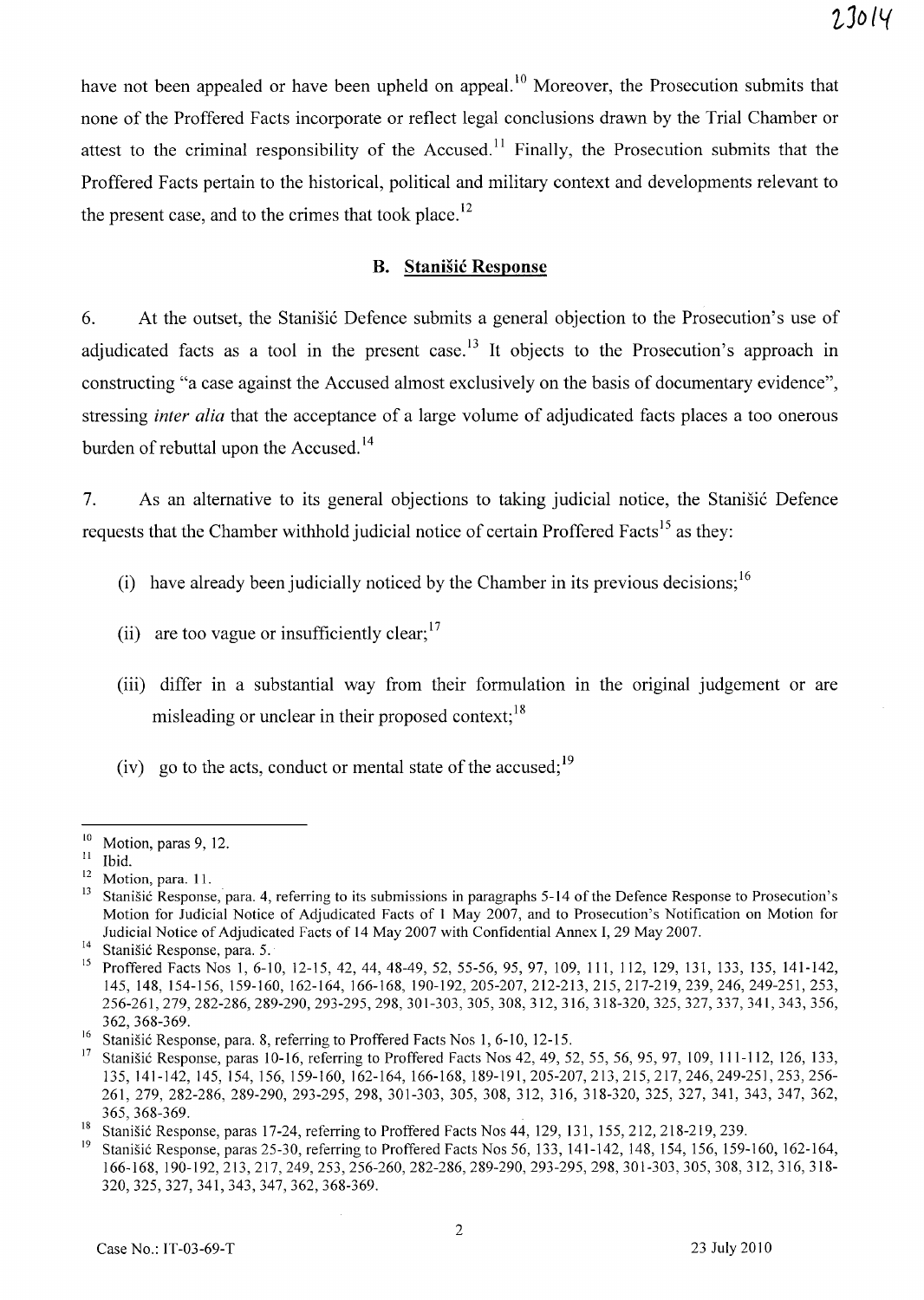8. The Stanisic Defence submits that, given that the Indictment appears to allege that the Accused are responsible for actions of all Serb Forces, including the paramilitaries, all proposed facts that identify paramilitaries must be treated as probative of the acts and conduct of the Accused.2o

9. Moreover, the Stanišić Defence requests that some additions be made to the Proffered Facts and that several additional facts from the *Krajisnik* Trial Judgement be judicially noticed in order to clarify a number of the Proffered Facts.<sup>21</sup>

## **c. Reply**

10. In its Reply, the Prosecution withdraws the following Proffered Facts from its Motion: 1, 6- 10 and 12-15.<sup>22</sup>

11. The Prosecution reiterates that the remaining Proffered Facts are clear, distinct and relevant to the present case.<sup>23</sup> It also submits that it is open to the Defence to propose additional adjudicated facts that place the Proffered Facts in a context.<sup>24</sup>

12. The Prosecution also addresses several Defence objections to particular Proffered Facts and states its position in relation to several amendments of the Proffered Facts, including additions of new proposed adjudicated facts, as proposed by the Defence.<sup>25</sup>

13. More specifically, the Prosecution argues that the Defence uses a very broad understanding of the term "acts and conduct of the Accused".<sup>26</sup> It asserts that this term is to be used in a more narrow sense and does not exclude facts pertaining to perpetrator groups.<sup>27</sup> The Prosecution stresses that some of the Proffered Facts including references to the Serb leadership in Belgrade do not directly relate to acts and conduct of the Accused.<sup>28</sup> It further notes that the Chamber has previously taken judicial notice of some adjudicated facts relating to the "Bosnian Serb leadership" and the "SFRY leadership".<sup>29</sup>

<sup>&</sup>lt;sup>20</sup> Stanišić Response, para. 26.<br><sup>21</sup> Stanišić Response paras. 21.

<sup>21</sup> Stanisic Response, paras 31-32, aiming to clarify Proffered Facts Nos 17, 26, 42-43, 138-140, 178-179, 200-201, 239-241,245-246,281-282,299.

 $\frac{22}{23}$  Reply, paras 2, 14.

 $\frac{23}{24}$  Reply, para. 3.

 $\frac{24}{25}$  Ibid.

<sup>&</sup>lt;sup>25</sup> Reply, paras 7, 10-12, referring to *inter alia* Proffered Facts Nos 24, 44, 129, 131, 212, 312, 365.<br><sup>26</sup> Poply, para 0.

 $\frac{26}{27}$  Reply, para. 9.

 $\frac{27}{28}$  Ibid.

 $\frac{28}{29}$  Reply, para. 4.

Ibid.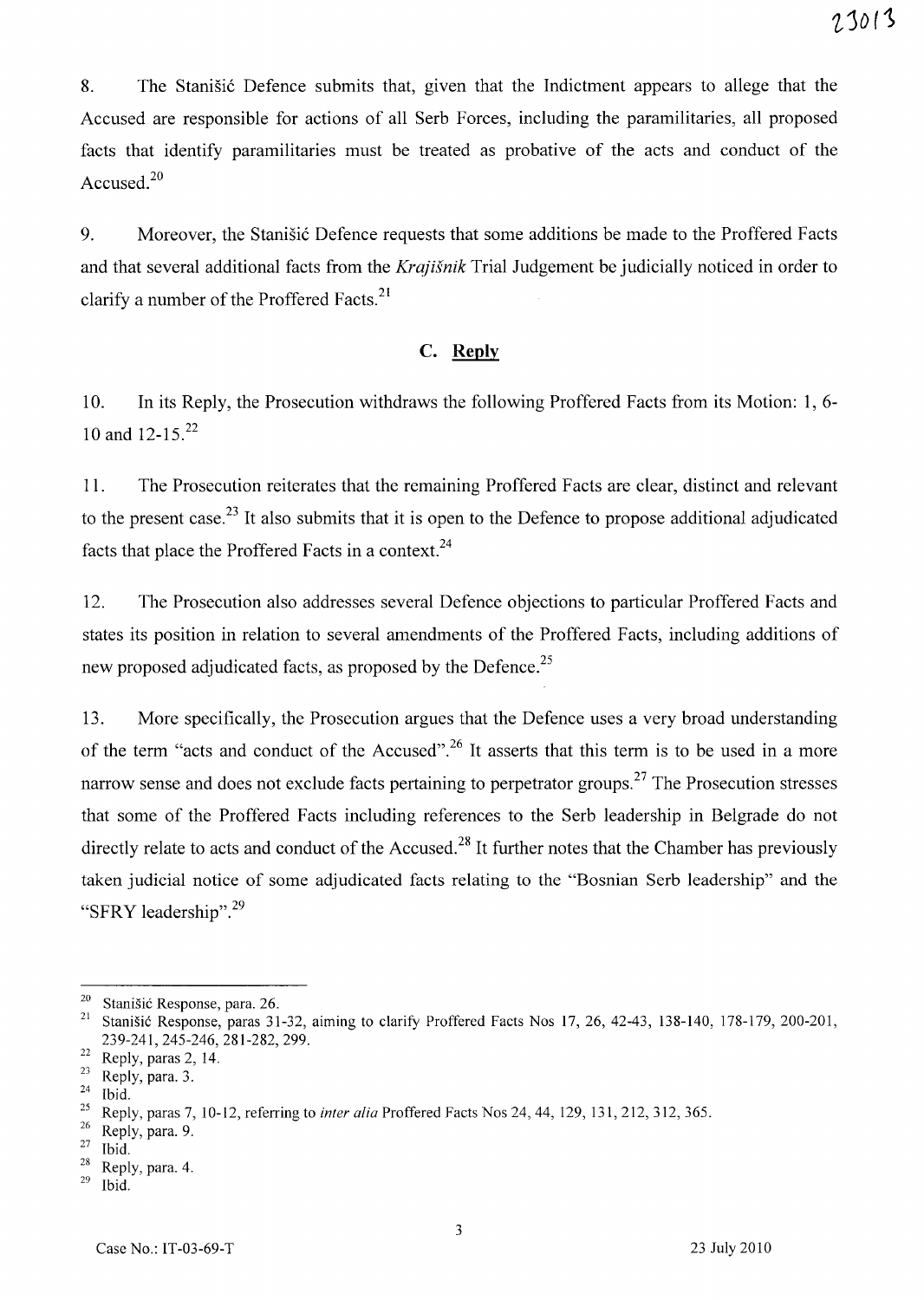14. The Prosecution also emphasises that the Chamber previously took judicial notice of several facts referring to paramilitary units, without having had them defined any further.<sup>30</sup> Moreover, it argues that its case has been spelled out in detail and that all the members of the units included in a term "Serb forces" are persons upon whose actions liability of the Accused may be founded.<sup>31</sup>

15. Finally, the Prosecution suggests assigning separate exhibit numbers to the list of adjudicated facts from the first, second and third decisions on taking judicial notice of adjudicated facts. <sup>32</sup>

## Ill. APPLICABLE LAW

16. Rule 94(B) provides as follows:

At the request of a party or *proprio motu,* a Trial Chamber, after hearing the parties, may decide to take judicial notice of adjudicated facts or documentary evidence from other proceedings of the Tribunal relating to matters at issue in the current proceedings.

17. The Trial Chamber recalls that it has previously discussed at length the settled jurisprudence of the Tribunal with respect to the judicial notice of adjudicated facts,<sup>33</sup> which the Trial Chamber fully incorporates here by reference.

## IV. DISCUSSION

#### A. Preliminary Matters

18. First, the Chamber notes that the Simatovi6 Joinder was filed after the deadline set by the Chamber on 18 January 2010.<sup>34</sup> However, considering that the Simatović Defence missed this deadline by only one day and the fact that the substance of its response is limited to joining the relief sought in the Stanišić Response, the Chamber will exceptionally consider the Simatović Joinder as validly filed.

19. Secondly, the Chamber notes the Prosecution's withdrawal of Proffered Facts Nos 1, 6-10 and 12-15 from the scope of the Motion. As a consequence, they will not be analysed below.

 $\frac{30}{31}$  Reply, para. 6.

 $\frac{31}{32}$  Reply, para. 11.

 $rac{32}{33}$  Reply, para. 13.

See Decision on Prosecution's Motion for Judicial Notice of Adjudicated Facts, 25 November 2009 ("First Adjudicated Facts Decision"), paras 27-29, 32, 50,61-63,67; Decision on Second Prosecution Motion for Judicial Notice of Adjudicated Facts, 28 January 2010 ("Second Adjudicated Facts Decision"), paras 24-26, 28, 39, 45, 49- 51,56.

See supra, paras 1-2.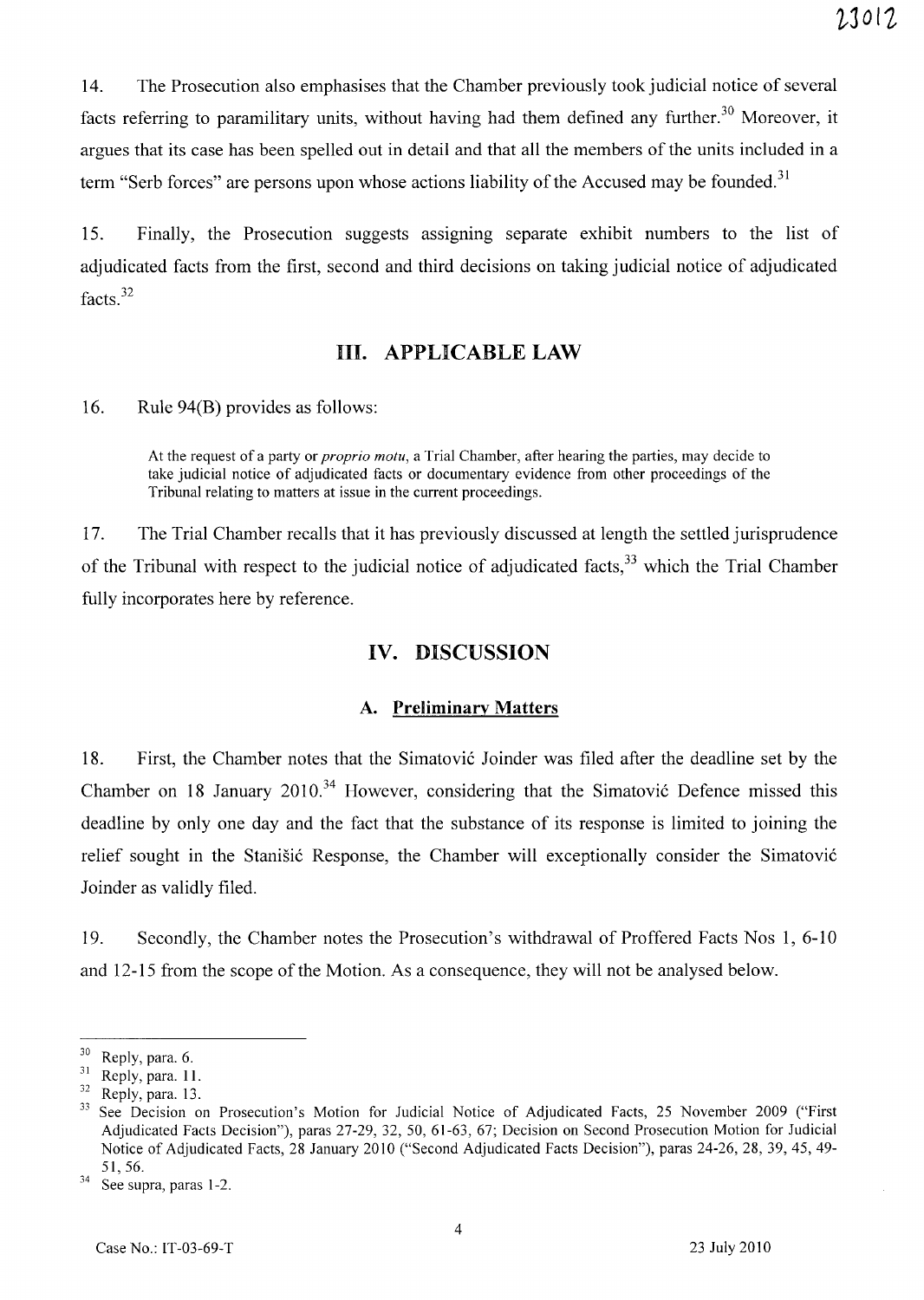## **B. The Proffered Fact Must be Distinct, Concrete and Identifiable**

20. Based on this criterion, the Stanišić Defence and Simatović Defence ("Defence") do not challenge the following Proffered Facts which in the view of the Chamber are sufficiently distinct, concrete and identifiable: 2-5, 11, 16-41,43-48, 50-51, 53-54, 57-86, 88-94, 96, 98-108, 110, 113- 118, 120-125, 127-132, 134, 136-140, 143-144, 146-153, 155, 157-158, 161, 165, 169-188, 192- 204, 208-212, 214, 216, 218-245, 247-248, 252, 254-255, 262-278, 280-281, 287-288, 291-292, 296-297, 299-300, 304, 306-307, 309-311, 313-315, 317, 321-324, 326, 328-340, 342, 344-346, 348-361,363-364,366-367 and 370-392.

21. The Defence challenges Proffered Fact No. 49 as expressing a mere opinion, devoid of probative value.<sup>35</sup> Moreover, it points out that this fact in its present formulation substantially distorts paragraph 43 of the *Krajišnik* Trial Judgement.<sup>36</sup> The Defence stresses that without having the benefit of additional evidence underpinning such a conclusion, the Chamber'should reject taking judicial notice of this fact.<sup>37</sup> The Prosecution replies to this challenge by proposing that the Chamber take judicial notice of additional adjudicated facts underlining Proffered Fact No. 49.<sup>38</sup>

22. The Chamber shares some of the Defence's reservations but considers that, in order to enhance the probative value of Proffered Fact No. 49, and indirectly Proffered Fact No. 48, the appropriate remedy would be, *proprio motu,* to take judicial notice of the following fact from the *Krajisnik* Trial Judgement (paragraph 43), which logically should be placed between Proffered Facts Nos 48 and 49:

Several factors were seen to support this belief. First, some Bosnian Serbs had memories of crimes committed against Serbs during the Second World War, and of injustices suffered during, and immediately after, World War 1. Second, some Bosnian Muslims and Bosnian Croats expressed extreme and aggressive messages, even hinting at the physical annihilation of Serbs in Croatia and Bosnia-Herzegovina. Third, armed gangs perpetrated crimes against Serbs or federal institutions often viewed as "Serb-dominated" - based on ethnic motives. This type of action fuelled fear and mutual distrust.

and the following fact coming from the *Krajisnik* Trial Judgement (paragraph 43) that should be logically further placed between Proffered Facts Nos 48 and 49:

Moreover, Bosnian Croats and Bosnian Muslims, supported by their leaders, often did not respond to mobilization for the conflict in Croatia, and this deepened the rift between the national parties.

<sup>&</sup>lt;sup>35</sup> Stanišić Response, para. 11.<br><sup>36</sup> Stanišić Response, para. 18.

 $\frac{36}{37}$  Stanišić Response, para. 18.

 $\frac{37}{38}$  Stanišić Response, para. 11.

Reply, para. 3.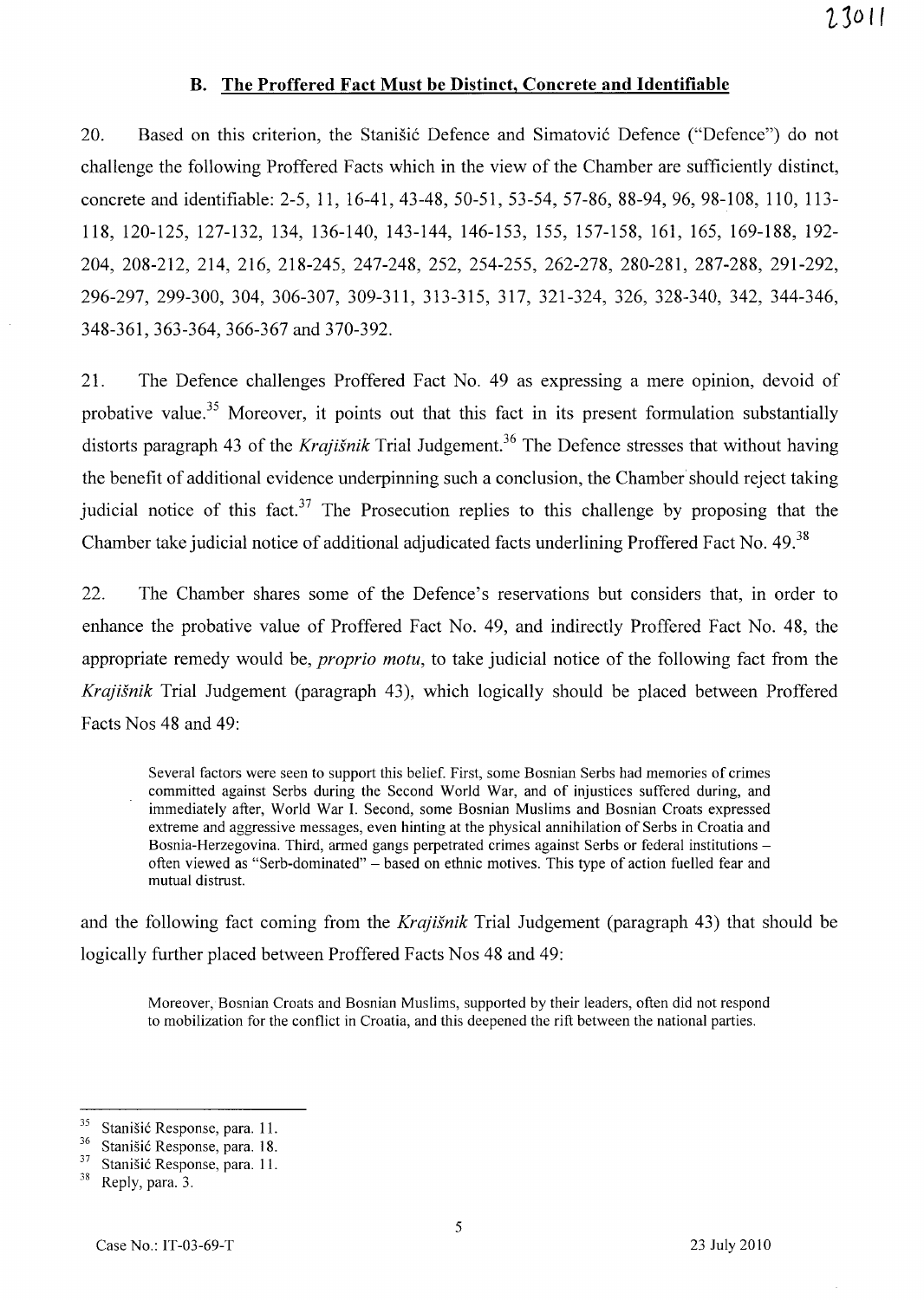23. The Defence challenges Proffered Facts Nos 56, 126 and  $133^{39}$  on the basis they lack the necessary associated factual underpinnings in referring to an alleged political establishment in Serbia.<sup>40</sup> The Chamber finds that these facts are sufficiently clear in their present form.

24. Similarly, the Defence challenges Proffered Fact No. 215 as missing the necessary factual underpinnings and failing to make clear the nature of the MUP forces.<sup>41</sup> The Chamber finds that Proffered No. Fact 215 in its present form is insufficiently concrete and is therefore rejected.

25. The Defence challenges Proffered Facts Nos 189,256 and 261 on the basis they use general expressions such as "forces of the Republic of Serbia" or "paramilitary groups" in an impermissibly vague way.<sup>42</sup> The Chamber notes that although the precise meaning of these terms cannot be determined from the facts alone, they nevertheless contain sufficiently clear information to be supplemented by other evidence.

26. The Chamber notes the Defence's challenge of Proffered Fact No. 365 on the basis it is not sufficiently clear, as it does not contain any additional information about who was inside the building.43 Moreover, such information cannot be found in any of the surrounding facts. However, instead of rejecting the fact in its entirety, after consulting the *Krajisnik* Trial Judgement, the Chamber decides that the appropriate remedy would be to take, *proprio motu,* judicial notice of the following fact coming from the *Krajisnik* Trial Judgement (paragraph 511), which logically should be placed between Proffered Facts Nos 364 and 365:

Some non-Serb police officers and SDA leaders took refuge in the municipality building, where negotiations between the political parties continued.

27. The Defence also challenges the following Proffered Facts as unduly broad and importing into the case "generalities that hinder the truth finding process": 42, 52, 55, 95, 97, 109, 111-112, 135, 145, 163, 168, 205-207, 246, 250-251 and 279.<sup>44</sup>

28. The Chamber finds that Proffered Fact **111** is insufficiently clear in referring to the extent of control exercised. The Chamber also notes that Proffered Fact No. 55 is not sufficiently clear as it does not contain any additional information about the associations it refers to. However, instead of rejecting the fact in its entirety, after consulting the *Krajisnik* Trial Judgement, the Chamber decides

 $39$  The Chamber notes that in submitting its objection, the Defence referred to Proffered Fact No. 131 instead of 133. However, the substance of its objection makes it clear that the Defence meant the latter fact.

<sup>&</sup>lt;sup>40</sup> Stanišić Response, para. 12.

<sup>&</sup>lt;sup>41</sup> Stanišić Response, para. 14.<br><sup>42</sup> Stanišić Response, para. 15.

<sup>&</sup>lt;sup>42</sup> Stanišić Response, para. 15. See also Reply, para. 6.<br><sup>43</sup> Stanišić Response, para. 16. See also Reply, para. 10

<sup>&</sup>lt;sup>43</sup> Stanišić Response, para. 16. See also Reply, para. 10.<br><sup>44</sup> Stanišić Response, para. 10.

Stanišić Response, para. 10.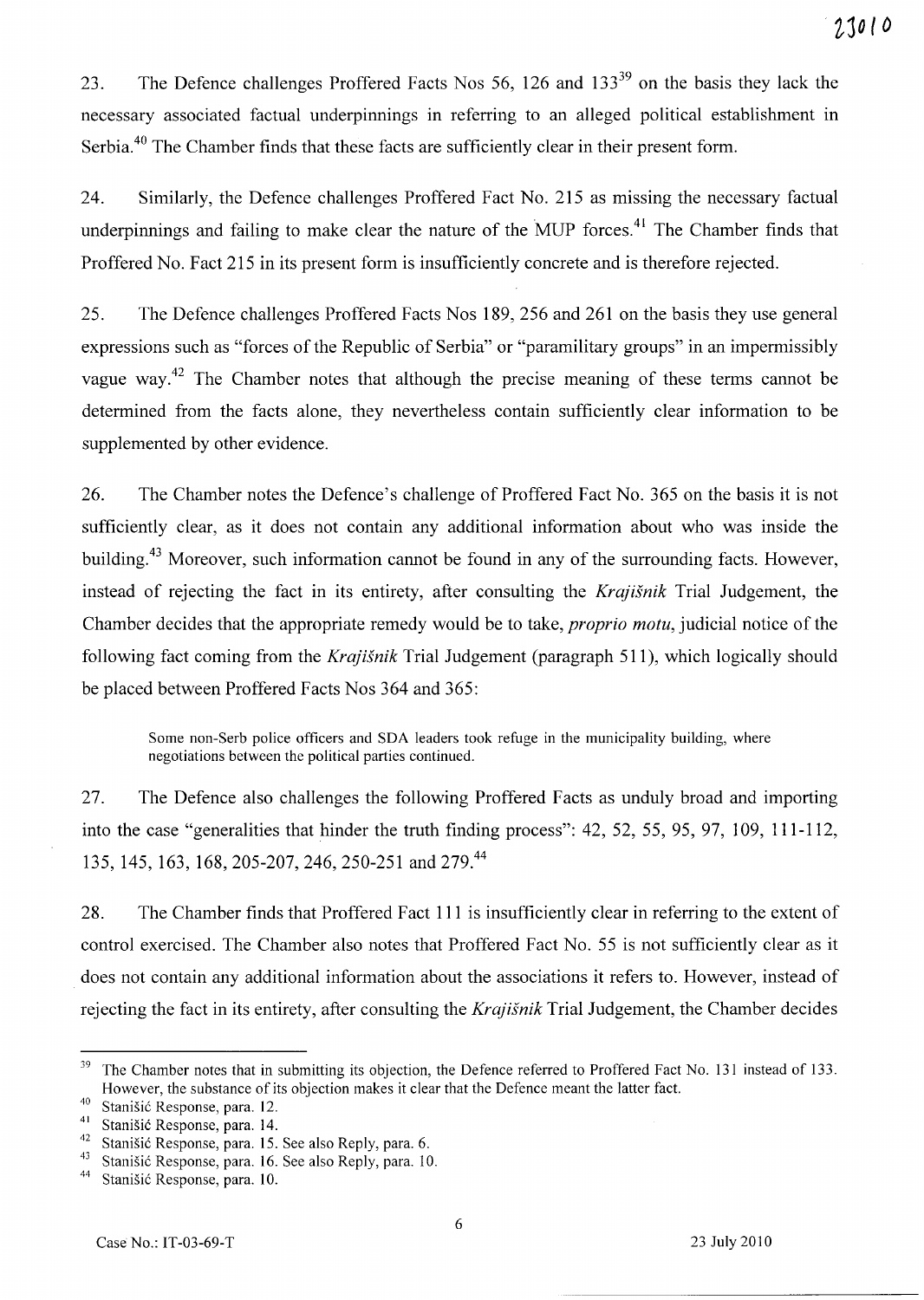that the appropriate remedy would be to take, *proprio motu,* judicial notice of the following fact coming from the *Krajisnik* Trial Judgement (paragraph 48) that should be logically placed between Proffered Facts Nos 54 and 55:

This led to the creation of the Community of Municipalities of the Bosnian Krajina on 7 April 1991, followed by the associations of Romanija, and Eastern and Old Herzegovina, both formed in May 1991.

Moreover, the Chamber finds that the word "of' should be deleted from the beginning of the second sentence of Proffered Fact No. 55.<sup>45</sup>

29. The Chamber notes that Proffered Fact No. 163 is not sufficiently clear as it does not contain any additional information about the order to disarm the paramilitaries to which it refers. However, instead of rejecting the fact in its entirety, after consulting the *Krajisnik* Trial Judgement, the Chamber decides that the appropriate remedy would be to take, *proprio motu,* judicial notice of the following fact coming from the *Krajisnik* Trial Judgement (paragraph 219), which logically should be placed between Proffered Facts Nos 162 and 163:

On 1 June 1992, General Momir Talic of the 1st Krajina Corps ordered his officer Osman Selak to distribute weapons to paramilitary formations that had been trained at Manjaca (Banja Luka). On 9 June a report of the 1st Krajina Corps command complained about the slow pace of disarmament of paramilitary formations by civilian authorities. On 18 June, Talic issued an order according to which all paramilitary formations in the Corps' area of responsibility were to be disarmed. This was decided at a meeting of the ARK crisis staff attended by Talić.

30. The Chamber finds no merit in the Defence's objections pertaining to Proffered Facts Nos 42,52,95,97, 109, 112, 145 and 250-251. The Chamber finds that although the following Proffered Facts contain some general statements, they are not of a character that precludes their acceptance pursuant to Rule 94(B): 135, 168,205-207,246 and 279.

31. The Defence also challenges the following Proffered Facts as not being sufficiently specific when referring to paramilitary groups: 56, 141-142, 154, 156, 159-160, 162-164, 166-168, 190-191, 213,217,249,253,256-260,282-286,289-290,293-295, 298, 301-303, 305, 308, 312, 316, 318- 320, 325, 327, 341, 343, 347, 362, 368-369.<sup>46</sup> The Defence argues that unlike in the *Krajišnik* case, it will challenge the identities of the paramilitaries in the various crime bases – as well as the link to the Accused. As a consequence, the Defence requests that the Prosecution not be permitted to take advantage of this evidence which emerged from a "demonstrably different type of case – without

<sup>45</sup> Accordingly, Proffered Fact No. 55 shall read: "SOS party leaders justified the associations in terms of economic necessity. However, among the functions the SOS assigned to the Bosnian Krajina community of municipalities was the organization of its defence in times of war or imminent threat of war."

<sup>&</sup>lt;sup>46</sup> Stanišić Response, para. 26.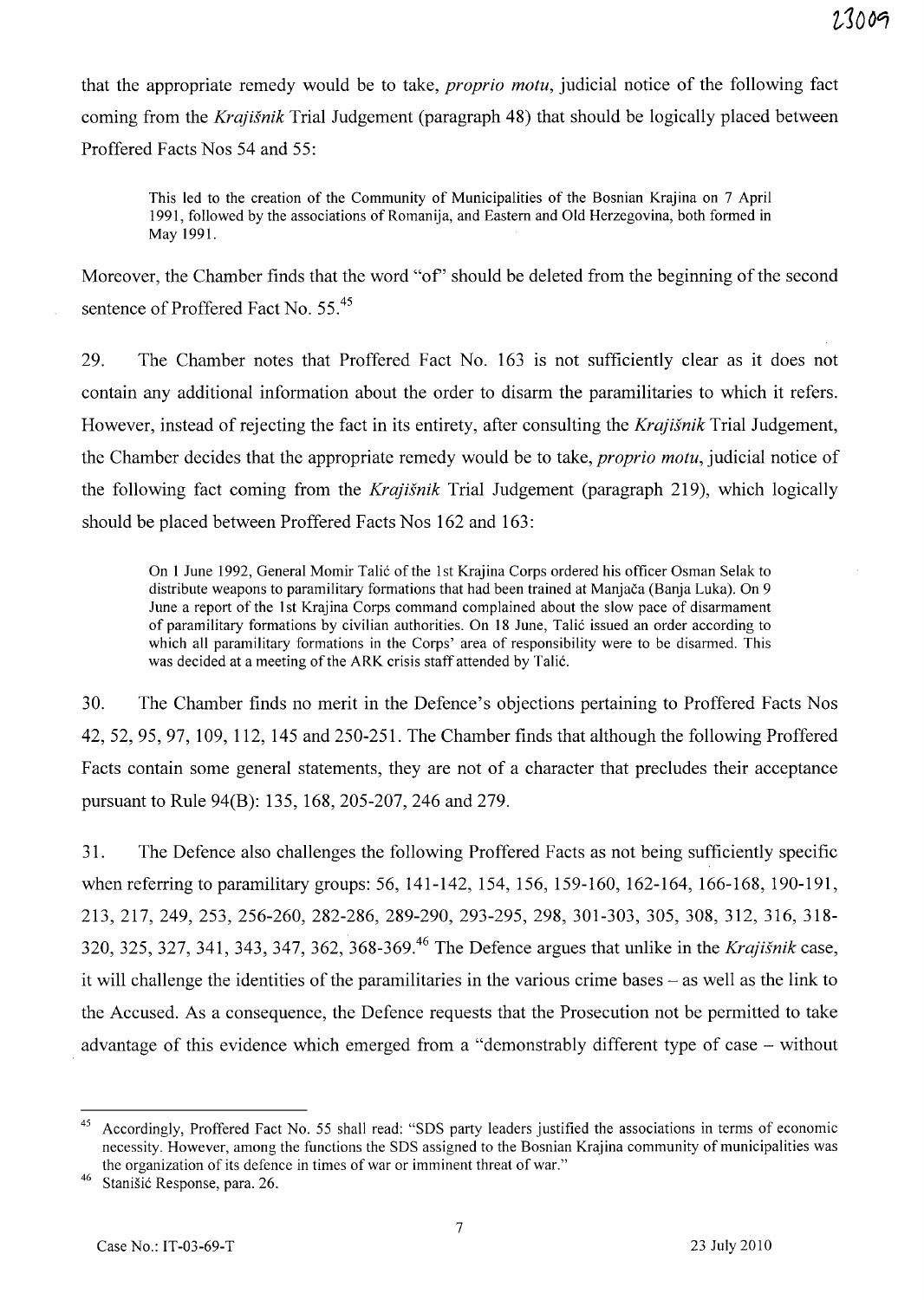substantial defence challenge".<sup>47</sup> The Prosecution responds by submitting that if and when factual findings are of a general nature and do not specify the groups, the Prosecution will lead additional evidence during trial. 48

32. The Chamber wishes to stress that a presumption of the accuracy of the adjudicated facts does not mean that such facts may not be challenged at trial. The ultimate burden of persuasion remains with the Prosecution. The Chamber notes that Proffered Facts Nos 56, 141-142, 154, 190- 191,213,217,253,258-259,284-285,290,305,308,319 do not contain explicit references to paramilitary groups, whereas the following Proffered Facts contain an appropriate reference to specific paramilitary groups: 159-160, 162-163, 249, 257, 260, 282-283, 286, 293-294, 298, 312, 316,318,325,327,341,343,368. The Chamber also notes that in case of Proffered Facts Nos 156, 164, 166-168, 256, 289, 295, 301-303, 320, 347, 362, 369, although the precise meaning of the references to the paramilitary groups cannot be determined from the facts alone, they nevertheless contain sufficiently clear information to be supplemented by additional evidence.

33. The Chamber notes that Proffered Fact No. 87 is a partial repetition of Proffered Fact No. 86. Similarly, Proffered Facts No. 119 appears to be a partial repetition of Proffered Fact No. 118. The Chamber therefore rejects Proffered Facts Nos 87 and 119.

34. In conclusion, the Chamber finds that the following Proffered Facts are sufficiently distinct, concrete and identifiable: 2-5, 11, 16-48, 50-54, 56-86, 88-110, 112-118, 120-162, 164-214, 216- 364 and 366-392. At the same time, the Chamber defers its ruling on Proffered Facts Nos 49, 55, 163 and 365 until the issue of taking judicial notice *proprio motu,* as proposed in paragraphs 22, 26 and 28-29 above, is finalised.

## C. **The Proffered** Facts **Must be Relevant to the** Case

35. The Defence does not challenge any of the Proffered Facts on this ground. The Chamber finds that the following Proffered Facts are sufficiently relevant to the present case: 2-5, 11, 16-392.

<sup>&</sup>lt;sup>47</sup> Stanišić Response, para. 27.

Reply, para. 9.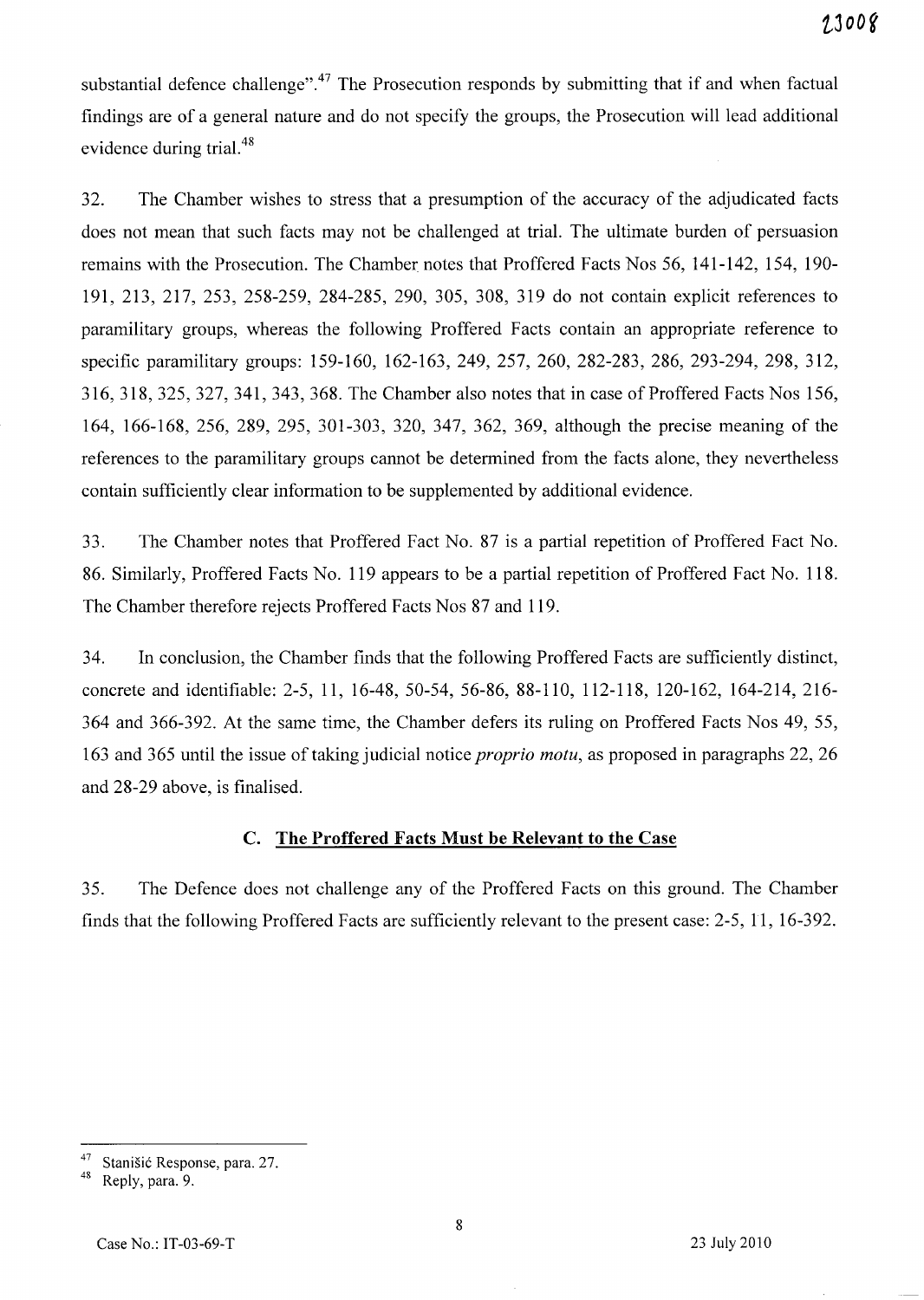# **D. The Proffered Facts Must not Contain any Findings or Characterisations that are of an Essentially Legal Nature**

36. The Defence does not challenge any of the Proffered Facts on this ground. However, the Chamber finds that the following Proffered Facts contain impermissible references to legal findings: 280, 284, 286, 289, 290, 318, 342, 352, 353, 354, 369 and 388.

37. However, instead of rejecting all these facts in their entirety, the Chamber decides that the appropriate remedy is: in the case Proffered Fact No.  $280$  – deletion of its second part;<sup>49</sup> Proffered Fact No. 286 – deletion of the last sentence;<sup>50</sup> Proffered Facts Nos 318 and 369 – deletion of the references to looting;<sup>51</sup> Proffered Fact No. 342 – deletion of the reference to murder.<sup>52</sup> At the same time, the Chamber finds that in the case of Proffered Facts Nos 280, 289-290, 352-354 and 388, redactions bringing them into conformity with the requirements of Rule 94(B) are not feasible and that these Proffered Facts are therefore rejected. Moreover, the Chamber notes that Proffered Fact No. 284 is repetitive of Proffered Fact No. 290 and its admission is therefore rejected.

38. In conclusion, the Chamber finds that the following Proffered Facts do not contain findings or characterisations that are of an essentially legal nature: 2-5, 11, 16-212,213-279,281-283,285, 287-288, 291-317, 319-341, 343-351, 355-368, 370-387 and 389-392. At the same time, the Chamber orders that Proffered Facts Nos 280, 286, 318, 342 and 369 be redrafted as identified in paragraph 37 above.

<sup>49</sup> Accordingly, Proffered Fact No. 280 shall read: "Muslim residents of Bijeljina, as well as some Serbs, were terrorized by these groups."

<sup>50</sup> Accordingly, Proffered Fact No. 286 shall read: "Aided by Mauzer's men, Vojkan Durkovic of the Bijeljina SDS paid visits to those on the list in order to extort property from them. Some of these Muslims initially paid to be able to stay in Bijeljina. Others were detained immediately, stripped of their valuables, and transferred to "no-man's land" between the warring factions, where they remained, sometimes for days, before being able to cross into Muslim-controlled territory."

<sup>&</sup>lt;sup>51</sup> Accordingly, Proffered Fact No. 318 shall read: "On 10 April [1992], Arkan's men piled dozens of dead bodies in Zvornik town - including the bodies of children, women, and elderly persons - onto trucks."; Proffered Fact No. 369 shall read: "On 5 August, the Sanski Most SJB reported that in the previous two months, there had been a great deal of activity by certain paramilitary groups that had 'broken free' from the command of the army and conducted their own operations, such as planting explosives, torching houses, killings and other types of crime against the Muslim and Croatian population, all aimed at acquiring material profit and putting pressure on them to move out. It further referred to 45 explosions that had been set off at Muslim houses and business premises, and two mosques destroyed. It reported that it had registered four such groups, among them the SOS group, a former paramilitary group with a strength of around 30 men, which had formally been placed under the command of the local military unit."

<sup>&</sup>lt;sup>52</sup> Accordingly, Proffered Fact No. 342 shall read: "In early June, a paramilitary group from Serbia assaulted the detainees with spiked metal bars and chains. Some detainees were forced to beat each other."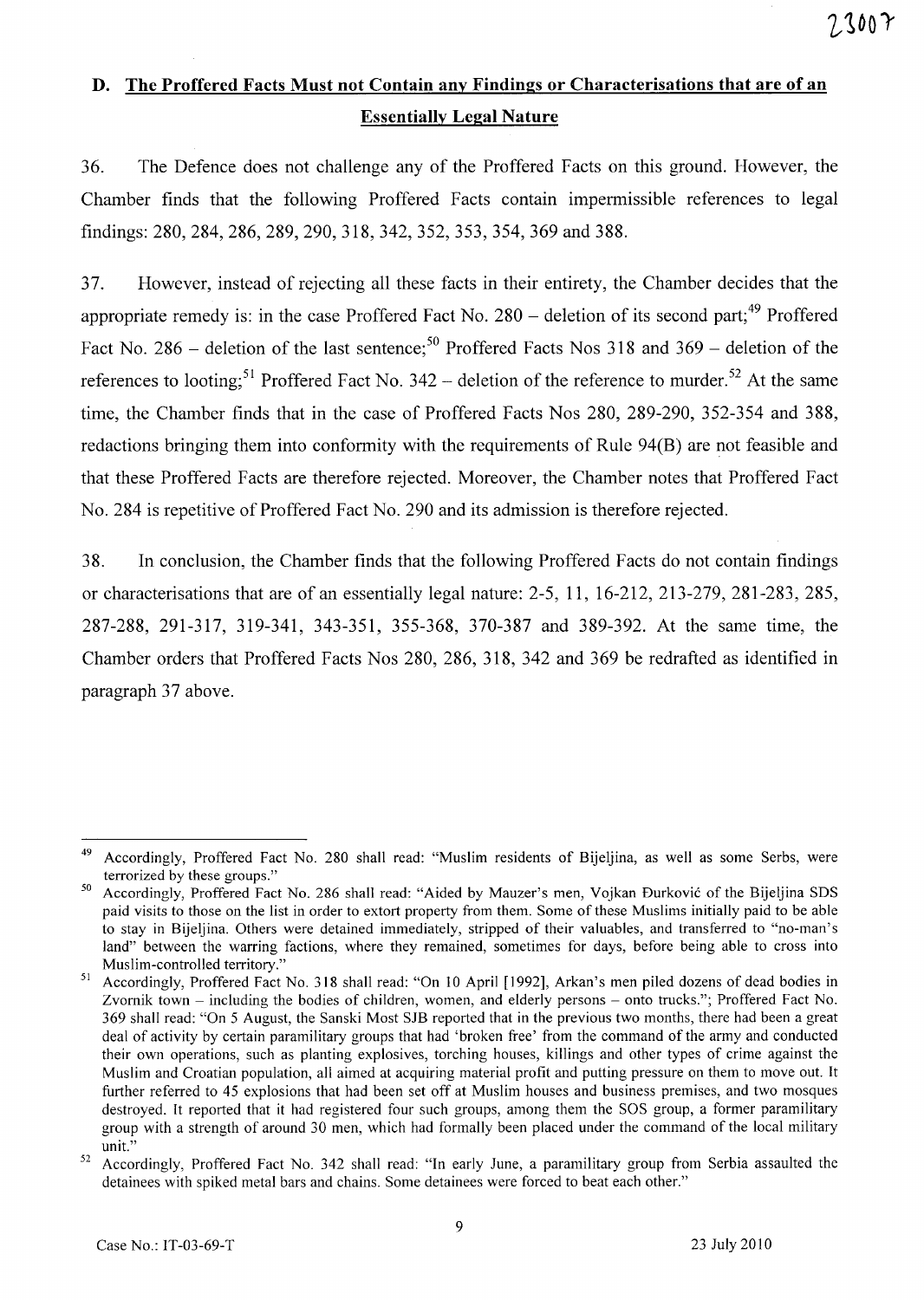# **E. The Proffered Fact Must not be Based on an Agreement Between the Parties to the Original Proceedings**

39. The Defence does not challenge any of the Proffered Facts on this ground. The Chamber finds that none of the Proffered Facts is based on an agreement between the parties to the original proceedings.

# F. The Proffered Fact Must not have been Contested on Appeal, or, if it has, the Fact has **been Settled on Appeal**

40. The Defence does not challenge any of the Proffered Facts on this ground. The Chamber has not established that any of the Proffered Facts has been contested on appeal or has not been settled on appeal.

## **G. The Proffered Fact Must not Relate to Acts, Conduct, or Mental State of the Accused**

41. Based on this criterion, the Defence does not challenge the following Proffered Facts, which, in the view of the Chamber, do not relate to acts, conduct, or the mental state of the Accused: 2-5, 11, 16-55, 57-125, 127-132, 134-140, 143-147, 149-153, 155, 157-158, 161, 165, 169-189, 193-212, 214-216, 218-248, 250-252, 254-255, 261-281, 287-288, 291-292, 296-297, 299-300, 304, 306-307, 309-311, 313-315, 317, 321-324, 326, 328-340, 342, 344-346, 348-361, 363-367 and 370-392.

42. The Defence challenges the following Proffered Facts pertaining to the Serbian MUP as going to acts and conduct of the Accused: 133, 148, 190-192.<sup>53</sup> The Chamber finds that these facts go to acts and conduct of the Accused and are therefore not suitable for admission pursuant to Rule 94(B).

43. The Defence further argues that the following Proffered Facts pertaining to paramilitary groups "must unless the Prosecution specifically exclude the particular group from its case - be treated as tendentious and probative of the acts and conduct of the Accused": 56, 141-142, 154, 156, 159-160, 162-164, 166-168,213,217,249,253,256-260,282-286, 289-290, 293-295, 298, 301-303, 305, 308, 312, 316, 318-320, 325, 327, 341, 343, 347, 362, 368-369.<sup>54</sup> The Prosecution

 $^{53}$  Stanišić Response, para. 30.<br> $^{54}$  Stanišić Response, para. 26.

Stanišić Response, para. 26.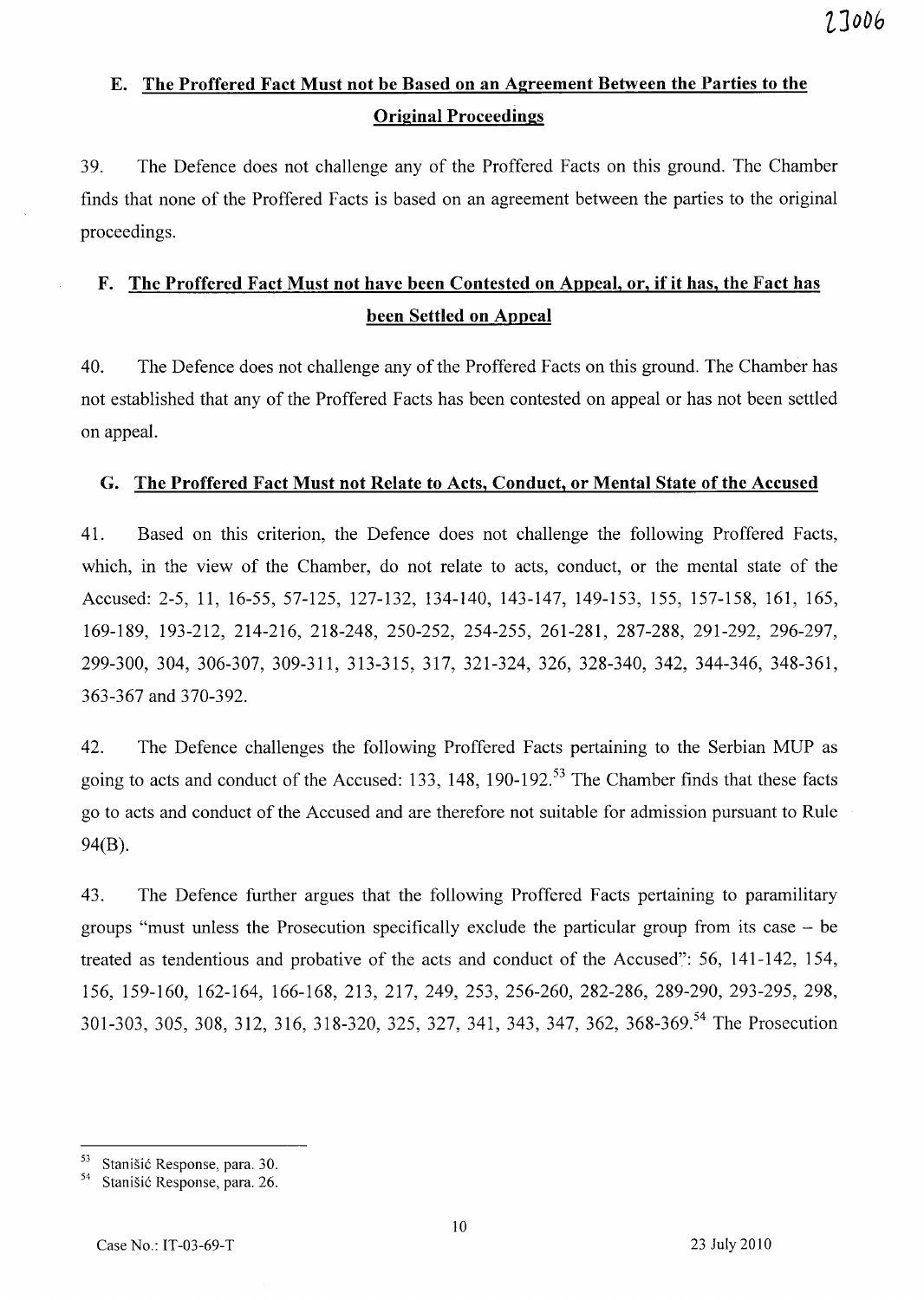submits that the term "acts and conduct of the Accused" should be used in a narrow sense, not excluding facts pertaining to perpetrator groups.<sup>55</sup>

44. The Chamber finds that the following Proffered Facts do not relate to acts and conduct of the Accused but rather to acts and conduct of other persons for whose criminal conduct the Accused are alleged to be responsible: 156,159-160,162-164,166-168,213,217,249,253, 256-260, 282- 286,289-290,293-295,298,301-303,305,308,312, 316, 318-320, 325, 327, 341, 343, 347, 362, 368-369. At the same time, the Chamber notes that the following Proffered Facts are not suitable for Rule 94(B) procedure as they go to acts and conduct of the Accused and/or are pertinent to the existence of the alleged JCE: 56,141-142, 154. Similarly, the Chamber rejects taking judicial notice of Proffered Fact No. 126.

45. In conclusion, the Chamber finds that the following Proffered Facts do not relate to acts, conduct, or mental state of the Accused: 2-5,11,16-55,57-125,127-132,134-140,143-147,149- 153, 155-189 and 193-392.

# H. The Formulation of a Proffered Fact Must not Differ Substantially From the Formulation **in** the Original Judgement

46. Based on this criterion, the Defence does not challenge the following Proffered Facts which in the view of the Chamber do not differ substantially from the formulation in the original judgement: 2-5, 11, 16, 18-43, 45-67, 70-74, 76, 78-117, 119-126, 128, 130, 132-154, 156-194, 196-197, 199-202, 205-211, 213-217, 220-221, 223-235, 237-238, 240-246, 248-281, 283-303, 305-324,326,328-341,343-348,351-361 and 363-392.

47. The Defence challenges Proffered Fact No. 44 as impermissibly widening the scope of the original finding made in the *Krajišnik* Trial Judgement.<sup>56</sup> The Prosecution does not oppose amendments proposed by the Defence in this matter.<sup>57</sup> The Chamber finds that the words "at least" and "including" in Proffered Fact No. 44 should be redacted. Moreover, the spelling of "Belica" should be corrected to "Bileća".<sup>58</sup>

 $^{55}$  Reply, paras 9, 11.

 $^{56}$  Stanišić Response, para. 17.

 $^{57}$  Reply, para. 10.

<sup>58</sup> Accordingly, Proffered Fact No. 44 shall read: "Serbs anned themselves in 31 municipalities of Bosnia-Herzegovina: Banja Luka, Bileca, Bosanska Krupa, Bosanski Novi, Bosanski Petrovac, Bratunac, Brcko, Celinac, Doboj, Donji Vakuf, Drvar, Foča, Gacko, Hadžići, Ilidža, Kalinovik, Kladanj, Ključ, Novi Grad, Novo Sarajevo, Pale, Prijedor, Prnjavor, Rogatica, Sanski Most, Sokolac, Šekovići, Trnovo, Višegrad, Vlasenica, and Vogošća."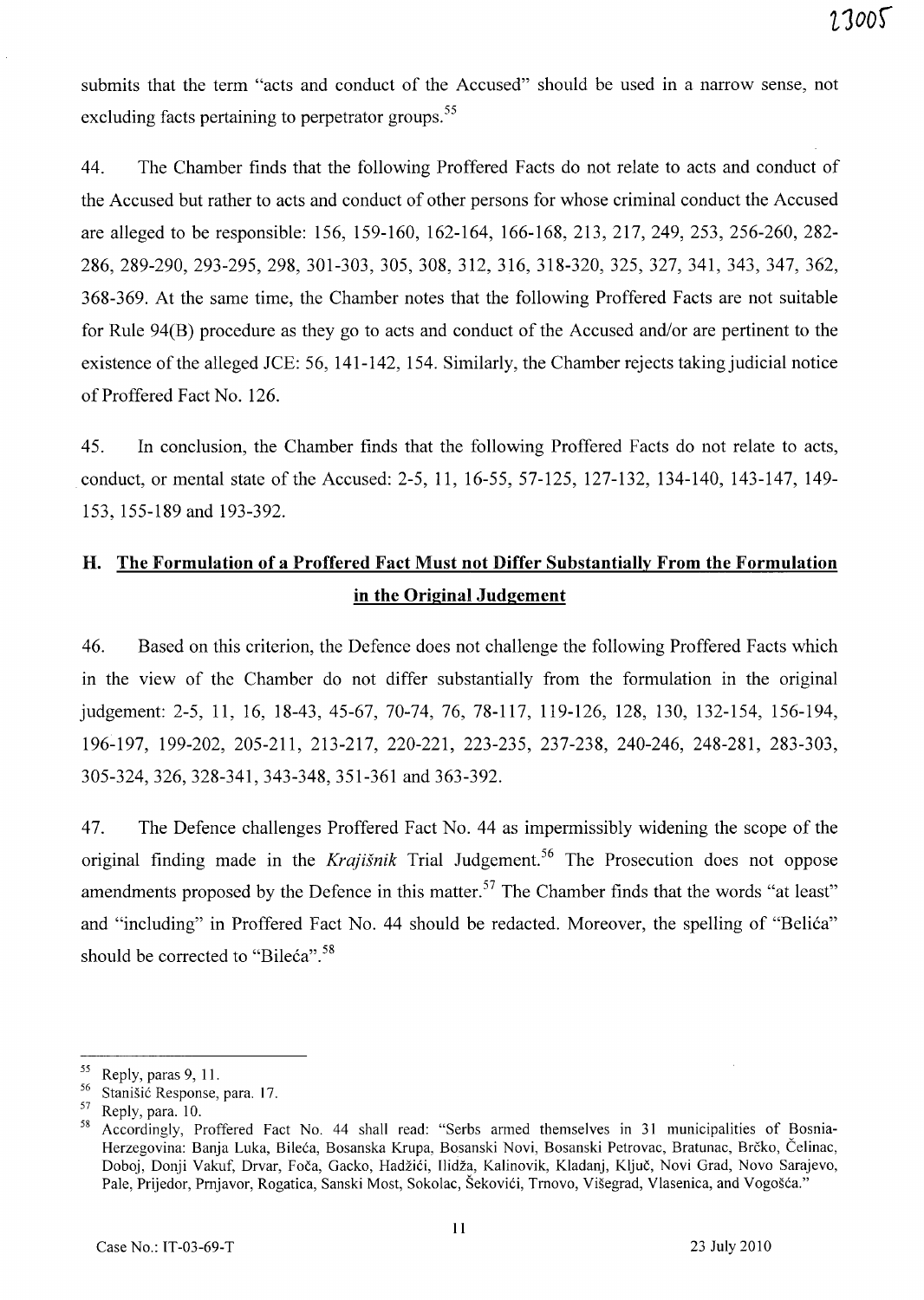48. The Defence challenges Proffered Fact No. 155 as impermissibly juxtaposing two separate facts without providing the relevant context.<sup>59</sup> The Chamber finds that the present wording of this fact indeed may suggest that the centre in Belgrade belonged to the SRS. In order to avoid this possible mischaracterisation, the Chamber finds that both sentences of this fact should be treated as separate adjudicated facts. Moreover, the word "Furthermore" at the beginning of the second sentence should be deleted.<sup>60</sup>

49. The Defence challenges Proffered Fact No. 212 as impermissibly omitting the reference to Karadžić guidelines.<sup>61</sup> The Prosecution does not oppose amendments of this fact.<sup>62</sup> The Chamber notes that Proffered Fact No. 212 is not sufficiently clear as it does not contain any additional information about the legal source of the transfers to which it refers. However, instead of rejecting the fact in its entirety, after consulting the *Krajisnik* Trial Judgement, the Chamber decides that the appropriate remedy would be, *proprio motu,* to take judicial notice of the following fact coming from the *Krajisnik* Trial Judgement (paragraph 251), which logically should be placed between Proffered Facts Nos 211 and 212:

In July 1992 Radovan Karadžić issued "Guidelines on tasks, modes of action and functioning of defence forces, state organs, and all economic and social subjects of the Bosnian-Serb Republic in the state of war".

Moreover, the Chamber finds it appropriate to add the words "Pursuant to the guidelines" at the beginning of Proffered Fact No. 212.<sup>63</sup>

50. The Defence challenges Proffered Facts Nos 218 and 219 as impermissibly omitting the reference to the 1974 Constitution.<sup>64</sup> The Chamber notes that Proffered Facts Nos 218 and 219 in their present form are not sufficiently clear as they do not contain any additional information about the source of the legal provisions they refer to. However, instead of rejecting these facts in their entirety, after consulting the *Krajisnik* Trial Judgement, the Chamber decides that the appropriate remedy would be to take, *proprio motu,* judicial notice of the following fact coming from the

<sup>&</sup>lt;sup>59</sup> Stanišić Response, para. 19.

<sup>60</sup> Accordingly, Proffered Fact No. 155 shall read: "Even before the hostilities began in Bosnia-Herzegovina, there existed a centre in Belgrade where volunteers were gathered to be sent to fight in Bosnia-Herzegovina."; whereas Proffered Fact 155a shall read: "The Serbian Radical Party (SRS) recruited volunteers from within Bosnia-Herzegovina."

 $^{61}$  Stanišić Response, para. 20.

Reply, para. 10.

<sup>&</sup>lt;sup>63</sup> Accordingly, Proffered Fact No. 212 shall read: "Pursuant to the guidelines, active and reserve police, as well as special units which would not form part of the MUP's wartime structure, were to be transferred to the Army or used for other wartime tasks."

<sup>&</sup>lt;sup>64</sup> Stanišić Response, para. 21.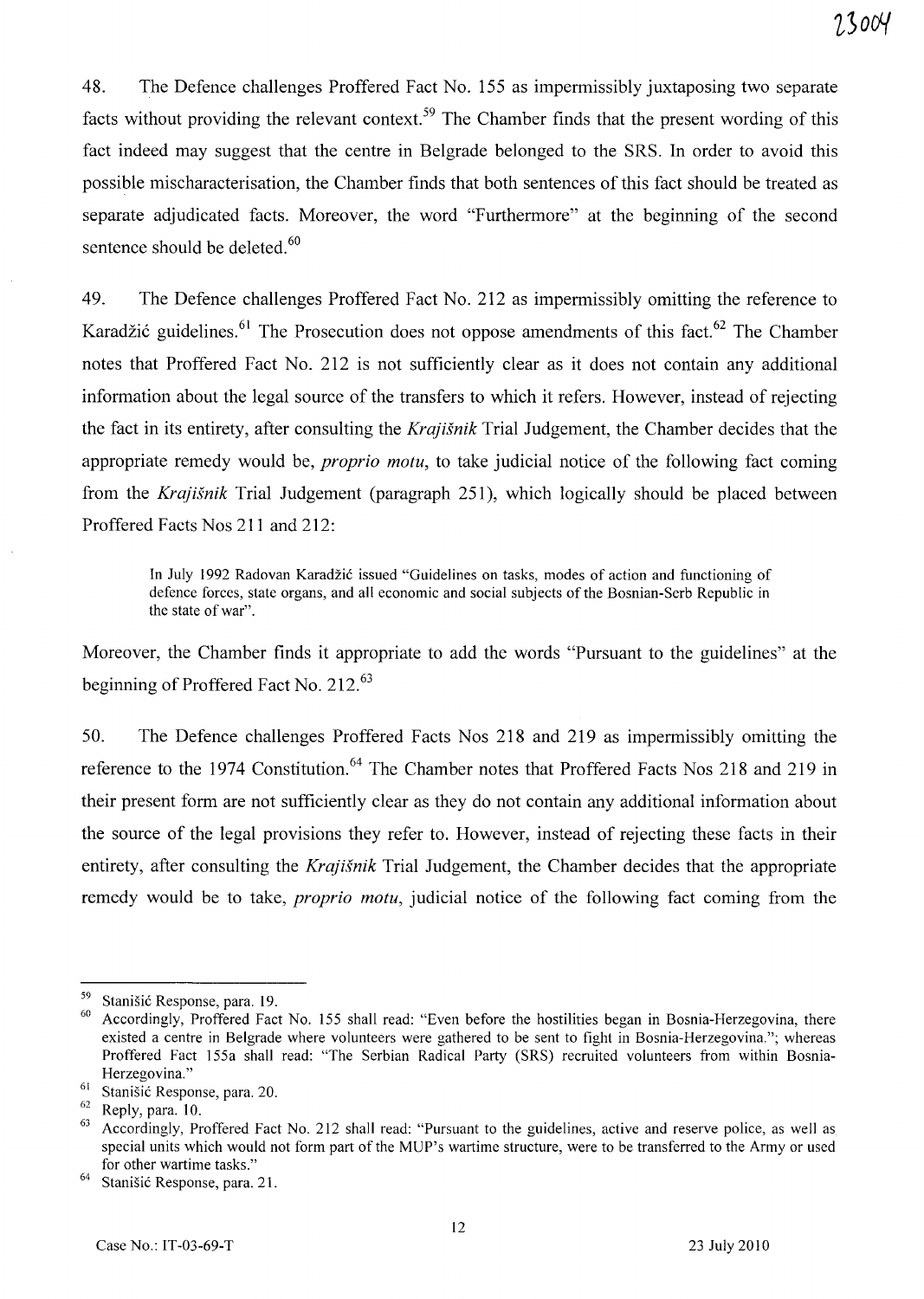*Krajisnik* Trial Judgement (paragraph 257) that should be logically placed between Proffered Facts Nos 217 and 218:

The 1974 Constitution provided for collective municipal presidencies.

51. The Defence challenges Proffered Fact No. 129 as impermissibly omitting the exact qualification of the date it refers to.<sup>65</sup> The Prosecution does not oppose amendments of this fact.<sup>66</sup> The Chamber finds it appropriate to replace the words "prior to this date" with "prior to 17 December 1992" as well as to delete the word "However" from the beginning of this fact.<sup>67</sup>

52. The Defence also challenges inclusion of the word "thus" in Proffered Fact No. 131 and the word "accordingly" in Proffered Fact No. 239.<sup>68</sup> The Prosecution does not oppose amendments of Proffered Fact No. 131.<sup>69</sup> The Chamber finds it appropriate to redact the word "thus" from Proffered Fact No. 131.<sup>70</sup> The Chamber further notes that Proffered Fact No. 239 is not sufficiently clear as it does not contain sufficient information about its subject. However, instead of rejecting the fact in its entirety, the Chamber decides that the appropriate remedy would be to delete the word "Accordingly" and to replace the word "it" with "the Bosnian-Serb Presidency".<sup>71</sup>

53. The Defence, in order to enhance the clarity of certain Proffered Facts, proposes taking judicial notice of additional facts from the *Krajisnik* Trial Judgement. 72 The Prosecution does not oppose this proposal. 73

54. Accordingly, the Chamber takes judicial notice of the following additional facts taken from the *Krajisnik* Trial Judgement, which fulfil the requirements of Rule 94(B):

a) taken from paragraph 25 and should logically be placed between Proffered Facts Nos 17 and 18:

The SDS advocated the maintenance of a federal Yugoslavia, respect for the rule of law, and an equal distribution of power between the three main national groups in Bosnia-Herzegovina.

 $^{65}$  Stanišić Response, para. 22.

Reply, para. 10.

<sup>67</sup> Accordingly, Proffered Fact No. 129 shall read: "A state of war had not been officially declared by the Bosnian-Serb Presidency prior to 17 December 1992".

<sup>&</sup>lt;sup>68</sup> Stanišić Response, paras 23-24.

Reply, para. 10. The Chamber also notes that the Prosecution is silent as to its position to the amendment of Proffered Fact No. 239 proposed by the Defence.

<sup>&</sup>lt;sup>70</sup> Accordingly, Proffered Fact No. 131 shall read: "The Bosnian-Serb Presidency operated in fact with five members from its inception on 12 May 1992."

<sup>71</sup> Accordingly, Proffered Fact No. 239 shall read: "On 10 June 1992, the Bosnian-Serb Presidency issued an official decision establishing war commissions. The war commissions were to consist of "four members from the ranks of the most influential citizens within the crisis staff, the economy and the ruling party" and a "state commissioner", appointed by the Bosnian-Serb Presidency."

 $\frac{72}{73}$  Stanišić Response, para. 31.

Reply, para. 12.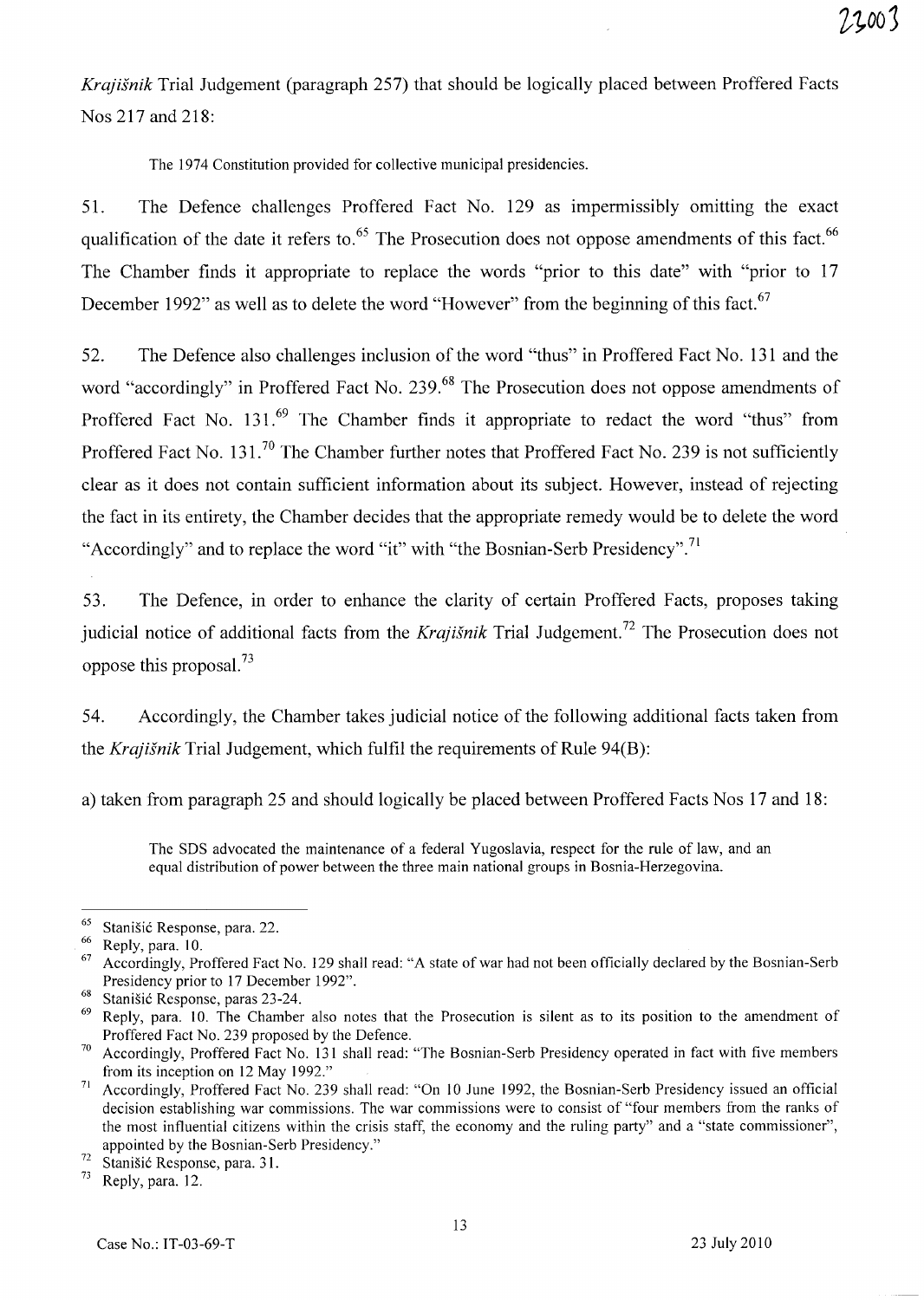b) taken from paragraph 27 and should be logically placed between Proffered Facts Nos 25 and 26:

The three parties went on to form a coalition Government.

c) taken from paragraph 35 and should be logically placed between Proffered Facts Nos 41 and 42:

At the same time, with an eye on the developments in Slovenia and Croatia, which were both moving towards independence, Bosnian Croats and Bosnian Muslims started storing weapons and even organized their own armed groups. This process intensified throughout 1991 and the first months of 1992.

d) taken from paragraph 40 and should be logically placed between Proffered Facts Nos 43 and 44:

The supplying of weapons was carried out from Ravna Romanija, Pale, Sokolac, Kalinovik, Nedavići village, Trnovo, Tošići village, Hadžići, Jusuf Džonlagić Barracks, Lukavica and Neđarići." Kovač organized and was in charge of "the illegal work and arming of Serbian people." The "illegal" meetings organized in Ilidza were held in cooperation with local SDS representatives and pursuant to SDS directives.

e) taken from paragraph 192 and should be logically placed between Proffered Facts Nos 137 and 138:

On 27 March 1992, at a Bosnian-Serb Assembly session, Karadžić ordered the deputies to place the Serb TO, which was essentially a municipal defence force, under JNA command, where possible.

f) taken from paragraph 192 and should be logically placed between Proffered Facts Nos 139 and  $140:$ 

The Ministry also ordered mobilization and called for coordination of TOs with the JNA, where possible, under unified command.

g) taken from paragraph 232 and should be logically placed between Proffered Facts Nos 178 and

179:

The Law on Internal Affairs authorized the MUP Minister to fonn additional police units to carry out specific tasks, if needed to preserve peace and public order.

h) taken from paragraph 244 and should be logically placed between Proffered Facts Nos 200 and 201:

The MUP was responsible to the Minister of Interior which in turn was responsible, first and foremost, to the Presidency and then to the Government.

i) taken from paragraph 276 and should be logically placed between Proffered Facts Nos 239 and 240:

The state commissioner was responsible for appointing municipal war commissions and providing them with his expertise and other assistance.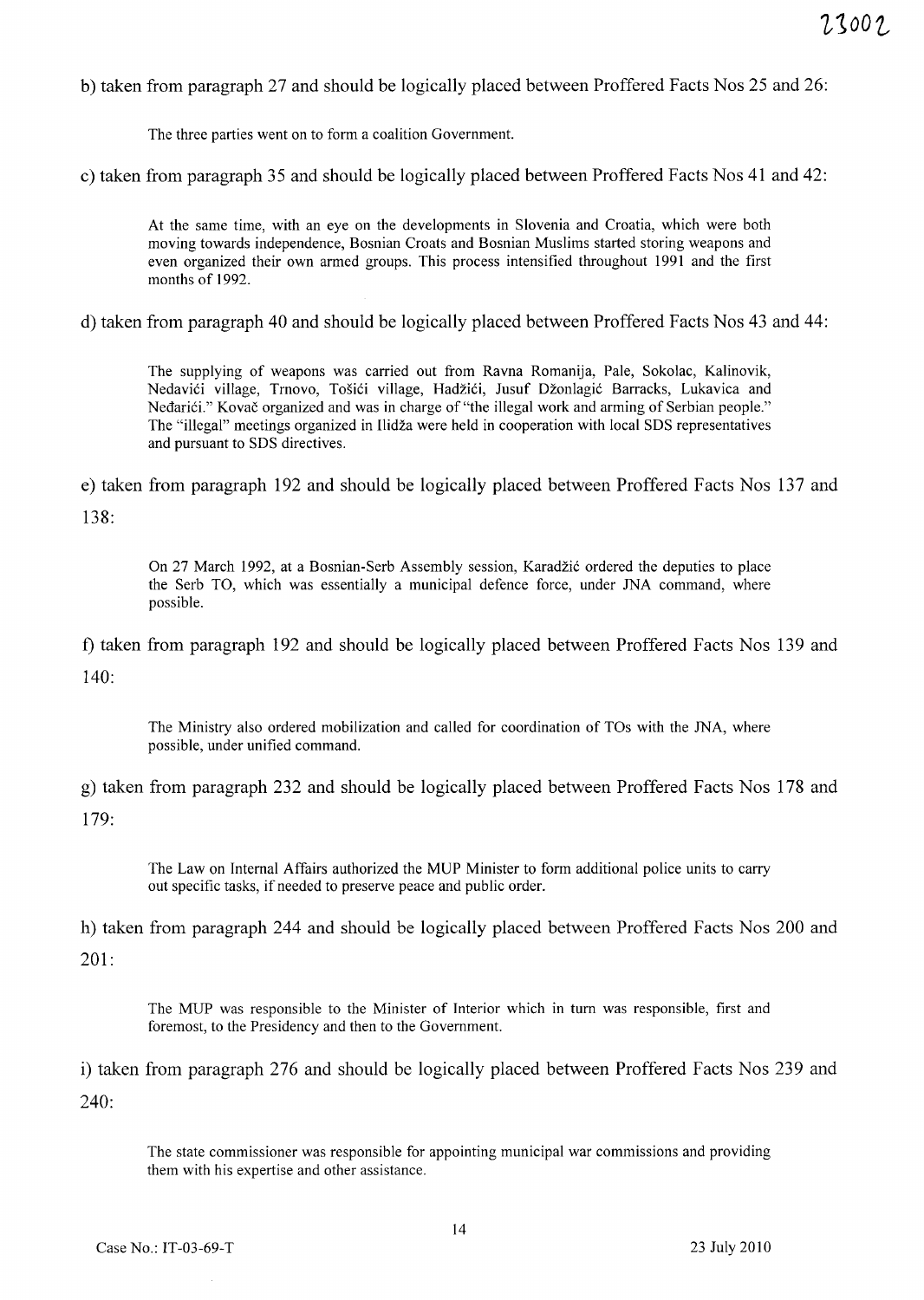j) taken from paragraph 283 and should be logically placed between Proffered Facts Nos 244 and 245:

At the time when the SDS crisis staffs were being formed, the JNA was the dominant military structure in the municipalities of Bosnia-Herzegovina.

k) taken from paragraph 306 and should be logically placed between Proffered Facts Nos 281 and 282:

Both Muslims and Serbs were leaving Bijeljina as a result of this pressure and terrorization.

1) taken from paragraph 340 and should be logically placed between Proffered Facts Nos 299 and 300:

Muslims set up a crisis staff there, and established a line of defence to the south of Doboj town to prevent Serbs from taking control over the entire municipality of Doboj.

55. The Chamber notes that Proffered Fact No. 68 is not sufficiently clear as it does not contain any additional information about when the said suggestion was given. However, instead of rejecting the fact in its entirety, after consulting the *Krajisnik* Trial Judgement, the Chamber decides that the appropriate remedy would be to add the words "In the autumn of 1991" at the beginning of its first sentence. 74

56. The Chamber notes that Proffered Fact No. 77 is not sufficiently clear as it does not contain any additional information about the assembly session it refers to. However, instead of rejecting the fact in its entirety, after consulting the *Krajisnik* Trial Judgement, the Chamber decides that the appropriate remedy would be to replace the words "During the same session" with "At that founding session" at the beginning of its first sentence.<sup>75</sup>

57. The Chamber notes that Proffered Fact No. 195 is not sufficiently clear as it does not contain any additional information about the SOS units it refers to. However, instead of rejecting the fact in its entirety, the Chamber decides that the appropriate remedy would be to delete the second sentence.<sup>76</sup>

<sup>74</sup> Accordingly, Proffered Fact No. 68 shall read: "In the autumn of 1991, Kljuic suggested that Bosnia-Herzegovina should recognize the existing borders of Croatia and Serbia and Montenegro, so that those states would not make territorial claims to Bosnia-Herzegovina."

<sup>&</sup>lt;sup>75</sup> Accordingly, Proffered Fact No. 77 shall read: "At the founding session, Bosnian-Serb deputies passed a resolution that "the Serbian people of Bosnia-Herzegovina shall stay in the joint state of Yugoslavia together with Serbia, Montenegro, SAO Krajina, SAO Slavonija, Baranja, Western Sirmium [Zapadni Srem], and others who may declare that they wished to stay," subject to confirmation by a plebiscite."

<sup>76</sup> Accordingly, Proffered Fact No. 195 shall read: "By 29 April, Stojan Zupljanin, head of the Banja Luka CSB, had at his disposal armed combat vehicles, anti-aircraft artillery, and helicopters."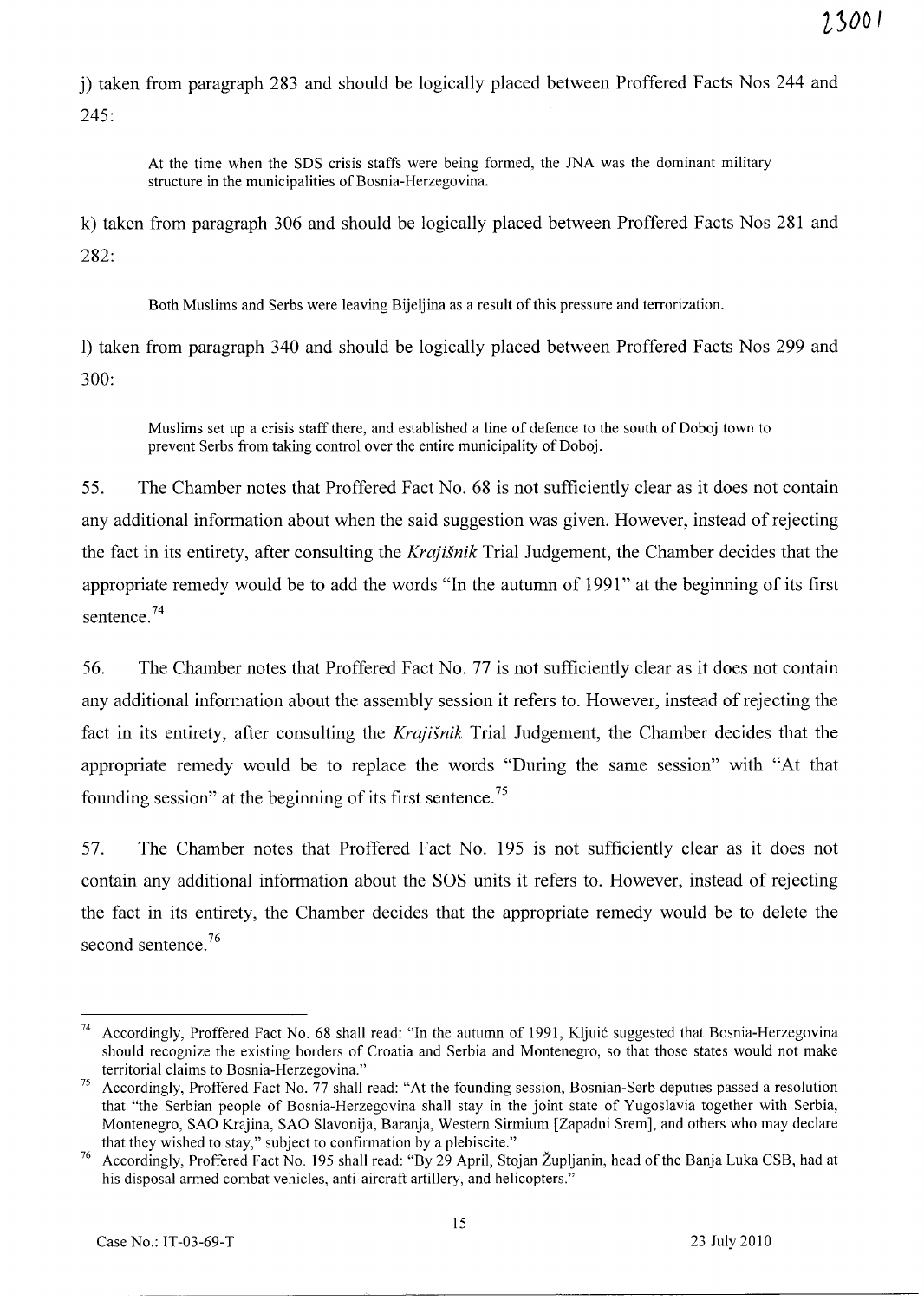58. The Chamber notes that Proffered Fact No. 222 is not sufficiently clear as it does not contain any additional information about the legal instruments it refers to. Moreover, such information cannot be found in any of the surrounding facts. However, instead of rejecting the fact in its entirety, the Chamber decides that the appropriate remedy would be to delete the second half of its first sentence and subsequent word "instead".<sup>77</sup>

59. The Chamber notes that Proffered Fact No. 342 is not sufficiently clear as it does not contain any additional information about the place where the male detainees were kept. Moreover, such information cannot be found in any of the surrounding facts. However, instead of rejecting the fact in its entirety, the Chamber decides that the appropriate remedy would be to take, *proprio motu*, judicial notice of the following fact coming from the *Krajisnik* Trial Judgement (paragraph 372), which should logically be placed between Proffered Facts Nos 341 and 342:

From late May 1992 onwards, Muslims were detained in the Dom Kulture building in Celopek village.

60. Moreover, in order to enhance the clarity of certain Proffered Facts, the Chamber redacts the words "As mentioned earlier" from the second sentence of Proffered Fact 118,<sup>78</sup> the word "Accordingly" from the beginning of first sentence of Proffered Fact  $127^{79}$ , the words "As stated earlier" from the beginning of Proffered Fact  $198^{80}$ , as well as the words "as explained above" in the second sentence of Proffered Fact 236.<sup>81</sup> The Chamber further finds that the words "said to be" should be added to Proffered Fact  $17^{82}$ , the name "Mićo" should be added before the surname "Stanišić" in Proffered Facts 203 and 204<sup>83</sup>, the word "At" should be added at the beginning of

 $77$  Accordingly, Proffered Fact No. 222 shall read: "The crisis staffs came into being in the Bosnian-Serb Republic in late 1991 and early 1992. They started out as SDS organs and were only later transformed into organs of the Bosnian-Serb Republic."

Accordingly, Proffered Fact No. 118 shall read: "By early April 1992, the SNB developed into an executive organ issuing instructions to, and receiving reports from, municipal crisis staffs and TOs. The SNB would meet in joint sessions with the Bosnian-Serb Government for the purpose of taking decisions on military, political, and administrative matters."

<sup>&</sup>lt;sup>79</sup> Accordingly, Proffered Fact No. 127 shall read: "The Presidency was well informed about the overall situation in the Republic. Indeed, it was generally the members of the Presidency, often Karadzic, who reported to the Assembly on the military and strategic situation in the Bosnian-Serb Republic."

<sup>80</sup> Accordingly, Proffered Fact No. 198 shall read: "On 16 April 1992, the Minister of Defence, Bogdan Subotic, declared that a state of imminent threat of war existed in the Bosnian-Serb Republic, and ordered full mobilization. Subotic's order allowed the authorities to take 'all necessary measures appropriate to the situation'."

<sup>&</sup>lt;sup>81</sup> Accordingly, Proffered Fact No. 236 shall read: "One distinction between them was that while the crisis staffs were meant to be replacing the municipal assemblies only, the war presidencies and war commissions were to replace both the assembly and the executive committee. There might not have been any practical difference, however, since the crisis staffs already acted as executive organs."

Accordingly, Proffered Fact No. 17 shall read: "From the moment of its creation, the SDS political platform included an emphasis on the protection of the Serb nation, which was said to be disadvantaged by the purported lower birth rate of Serbs and by the way Bosnia-Herzegovina had been divided into municipalities, effectively making Serbs an ethnic minority in areas where they might otherwise have dominated."

<sup>83</sup> Accordingly, Proffered Fact No. 203 shall read: "The MUP also cooperated closely with the VRS. On 15 May 1992, Mico Stanisic ordered that all employees of the MUP organize into 'war units'."; whereas Proffered Fact No. 204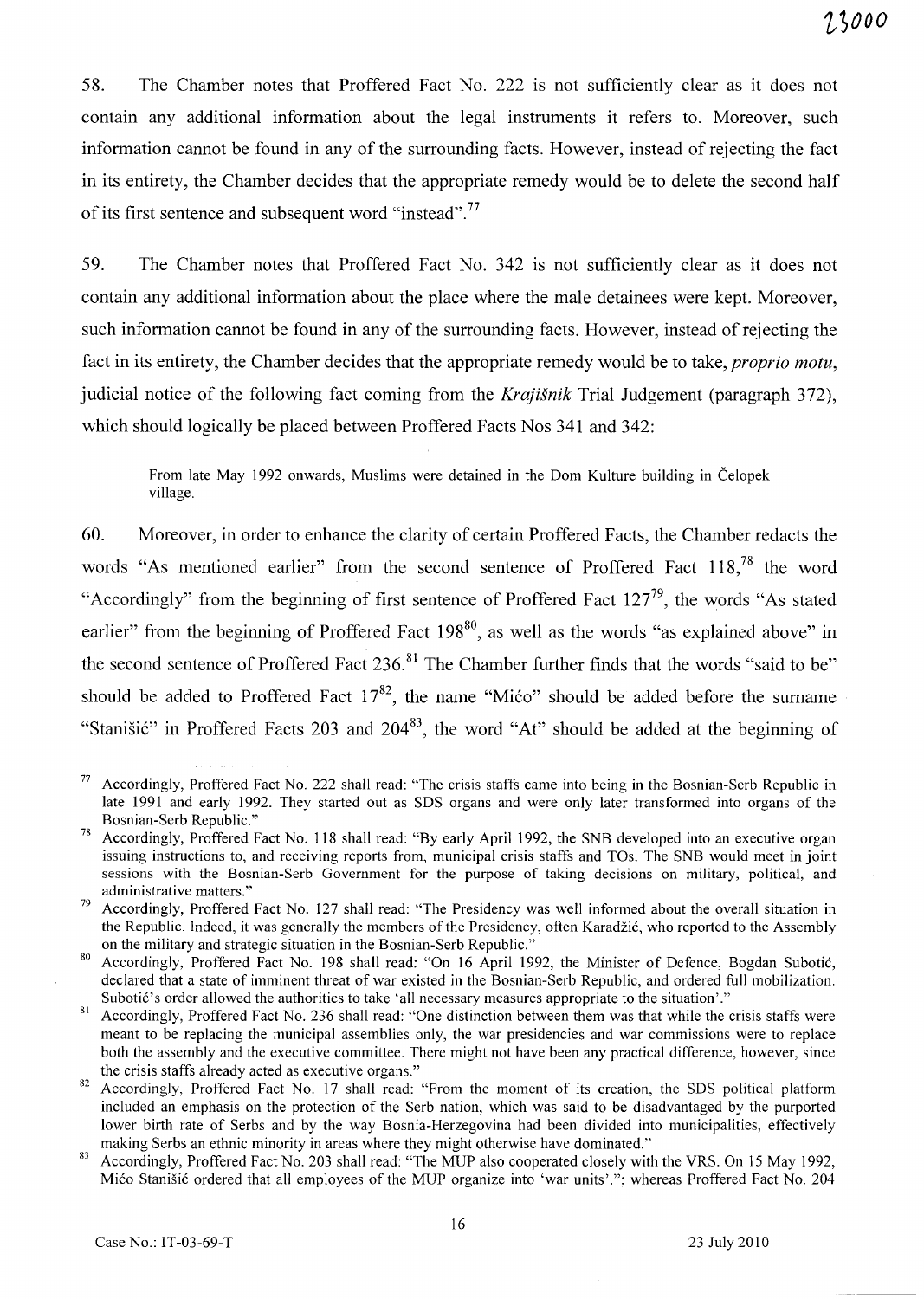Proffered Fact 247<sup>84</sup>, the word "several" should be added in the first sentence of Proffered Fact 304,<sup>85</sup> and the words "Adil Draganović" added in the first sentence of Proffered Fact 362.<sup>86</sup>

61. The Chamber finds that the surname "Mauzer" in Proffered Fact No. 282 should be replaced by "Ljubiša (Mauzer) Savić"<sup>87</sup>, the word "Accused" should be replaced by "Momčilo Krajišnik" in Proffered Fact No.  $69^{88}$ , the word "as" should be replaced by "was" in Proffered Fact No.  $75^{89}$ , the spelling of the village "Divić" should be corrected to "Divič" in Proffered Facts Nos 325, 327, 349-350.90 In case of the latter – the word "Cmi" should be replaced by "Crni".<sup>91</sup> Finally, the word "extensive" should be replaced with "extensively" in Proffered Fact 327.<sup>92</sup>

62. In conclusion, the Chamber finds that the following Proffered Facts do not differ substantially from their formulation in the original judgements: 2-5, 11, 16, 18-43,45-67, 70-74, 76, 78-117, 119-126, 128, 130, 132-154, 156-194, 196-197, 199-202,205-211,213-217,220-221,223-

shall read "This order formalized the cooperation by explaining how MUP units should cooperate with the YRS. Mićo Stanišić authorized the CSB heads to implement these arrangements."

<sup>84</sup> Accordingly, Proffered Fact No. 247 shall read: "At the Bosnian-Serb Assembly session of 27 March 1992, Karadžić recommended that TO units formed by the crisis staffs should, where possible, be placed under the command of the JNA. Some of these units were integrated into the JNA, while other existing Bosnian-Serb forces were integrated into the TO."

<sup>85</sup> Accordingly, Proffered Fact No. 304 shall read: "Around 22 June, several detainees were taken in armoured trucks to a discotheque in Usora in Doboj municipality. The Serb guards packed them tightly into the building, together with other detainees already present, and beat them. One elderly man died due to the harsh conditions."

Accordingly, Proffered Fact No. 362 shall read: "On 11 April 1992, Adil Draganović, the Muslim president of the Sanski Most municipal court, received a threatening letter signed by members of the White Eagles stating that he and the municipal deputy prosecutor, Enver Ceri6, also a Muslim, were to leave Sanski Most by 15 May 1992 or their families would be harmed."

<sup>87</sup> Accordingly, Proffered Fact No. 282 shall read: "On 15 June 1992, Ljubiša (Mauzer) Savić stated that the presidency of SAO Semberija-Majevica had decided to replace Muslims in managerial positions in Bijeljina, and should "the genocide against the Serbian people" in Bosnia-Herzegovina continue, all Muslims would be fired from their jobs and expelled from the territory."

<sup>88</sup> Accordingly, Proffered Fact No. 69 shall read: "Momčilo Krajišnik, Karadžić, and Koljević all disagreed with this proposal and insisted that either Bosnia-Herzegovina as a whole would remain in Yugoslavia, or it would be divided: Western Herzegovina would become part of Croatia, while the Bosnian Serbs would join Yugoslavia."

Accordingly, Proffered Fact No. 75 shall read: "On 24 October 1991 the SDS deputies convened separately and established the Assembly of the Serbian People of Bosnia-Herzegovina (Bosnian-Serb Assembly). [Krajisnik] was elected President of this Assembly. Nikola Koljević, Biljana Plavšić, Radovan Karadžić, Milutin Najdanović, and Miodrag Simovi6 were 'authorised to represent and protect the interests of the Serbian people of Bosnia-Herzegovina.' It was resolved that, for the time being, Serb representatives in republican bodies would not relinquish their offices and would carry out their duties 'in accordance with the law'."

<sup>90</sup> Accordingly, Proffered Fact No. 325 shall read: "Also in late April or early May, Serb forces demanded the surrender of the Muslim village of Divic. However, before the deadline for surrender had expired, Divic was attacked by Serb forces consisting of Arkan's men, White Eagles, and reserve police officers.", Proffered Fact No. 327 shall read: "Around 28 May, between 400 and 500 Muslims from Divic village, including women, children, and elderly persons, were forced onto buses by members of the Yellow Wasps and told that they would be taken to Muslim territory."; Proffered Fact No. 349 shall read: "In April and May 1992, Serb forces attacked other villages in Zvornik municipality, including Divic."

<sup>&</sup>lt;sup>91</sup> Proffered Fact No. 350 shall read: "The attack on Divič prompted about 1,000 Muslim villagers to flee. They were not allowed to return to their homes, and 400 to 500 were forced onto buses by paramilitary units and brought to Crni Vrh."

 $92$  Accordingly, Proffered Fact No. 327 shall read: "Many were detained in various locations in the municipality. For example, the Serb police, Arkan's men, and the White Eagles detained Muslims in the Alhos factory in the Karakaj area of Zvornik town, where the Muslims were extensively mistreated."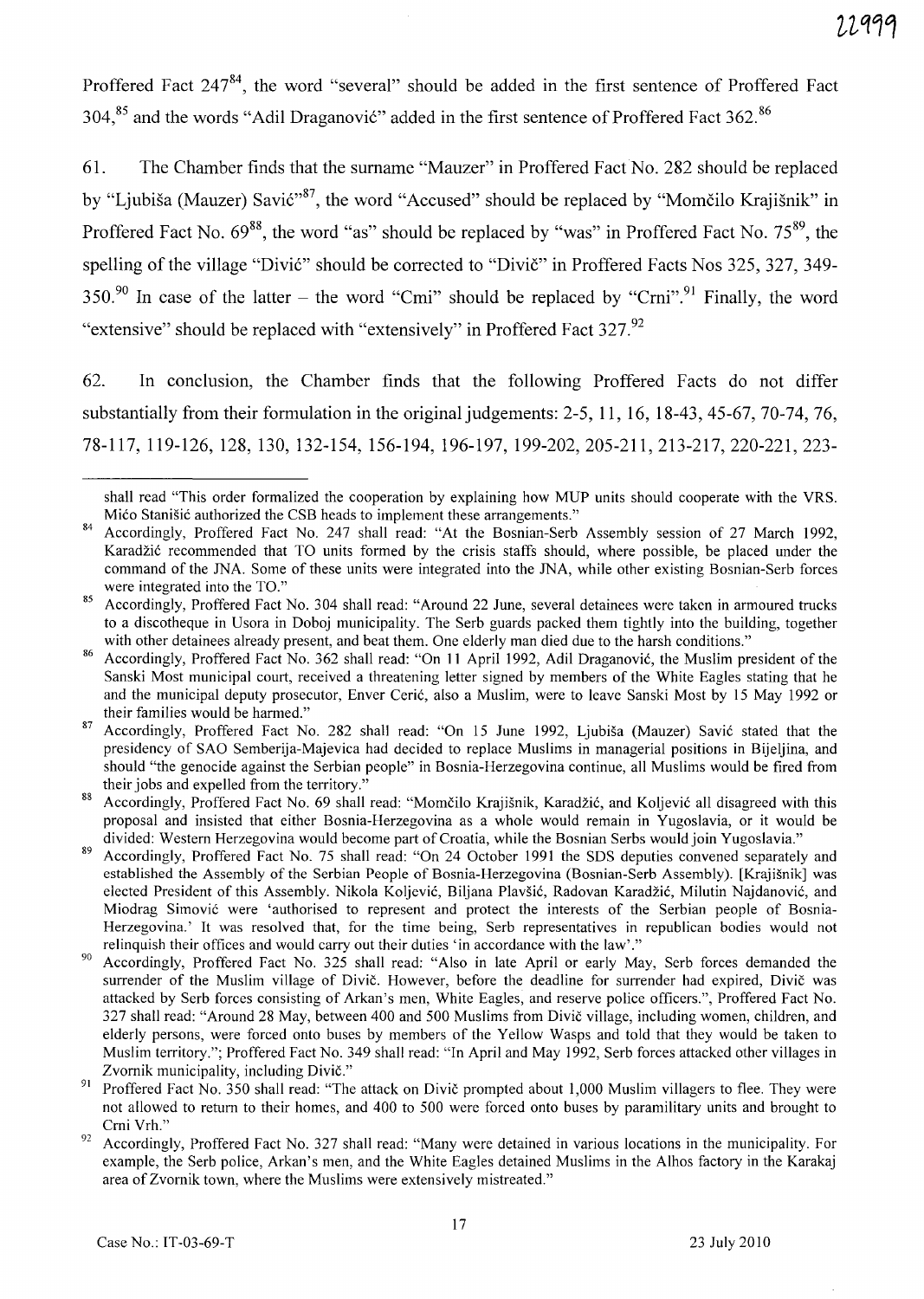235, 237-238, 240-246, 248-281, 283-303, 305-324, 326, 328-341, 343-348, 351-361, 363-392. Moreover, the Chamber orders that Proffered Facts Nos 17,44, 68, 69, 75, 77, 118, 127, 129, 131, 155, 195, 198, 203, 204, 222, 236, 239, 247, 282, 304, 325, 327, 349-350 and 362 be redrafted. Additionally, Proffered Fact No. 155 should be divided into two separate adjudicated facts. At the same time, the Chamber defers its ruling on Proffered Facts Nos 212, 218, 219 and 342 until the issue of taking judicial notice *proprio motu,* as proposed in paragraphs 49-50 and 59 above, is finalised.

## I. Trial Chamber's Residual Discretion

63. In addition to analysing the requirements of Rule 94(B) above, in exercising its discretion the Chamber has carefully assessed whether the admission of the Proffered Facts would advance judicial economy while still safeguarding the rights of the accused.

64. The Defence submits that the admission of such a large number of adjudicated facts puts too onerous a burden of rebuttal upon the Accused.<sup>93</sup> The Chamber finds that although the Prosecution seeks judicial notice to be taken of a large amount of facts, in the context of the whole trial, they are still of a manageable size and of sufficient relevance. As a consequence, the mere number of the Proffered Facts does not militate against their admission.

65. The Defence presents, by reference to its previous filing, several other arguments against the way in which the Prosecution relies upon the adjudicated facts procedure in the present case.<sup>94</sup> The Chamber has already dismissed these arguments in its previous decisions and therefore directs the Parties to its findings in these decisions.<sup>95</sup>

## v. DISPOSITION

66. Based on the reasoning set forth above and pursuant to Rules 54 and 94(B) of the Rules, the Chamber:

GRANTS the Motion in part; and

TAKES judicial notice of the following Proffered Facts:

<sup>&</sup>lt;sup>93</sup> See Stanišić Response, para. 4.

Stanišić Response, paras 4-5, referring to Defence Response to Prosecution's Motion for Judicial Notice of Adjudicated Facts of 1 May 2007, and Prosecution's Notification on Motion for Judicial Notice of Adjudicated Facts of 14 May 2007,29 May 2007, paras 5-14.

<sup>95</sup> See Decision on Prosecution's Motion for Judicial Notice of Adjudicated Facts, 25 November 2009, paras 84 *et seq.*  See also Decision on Second Prosecution Motion for Judicial Notice of Adjudicated Facts, 28 January 2010, paras *68 et seq.*